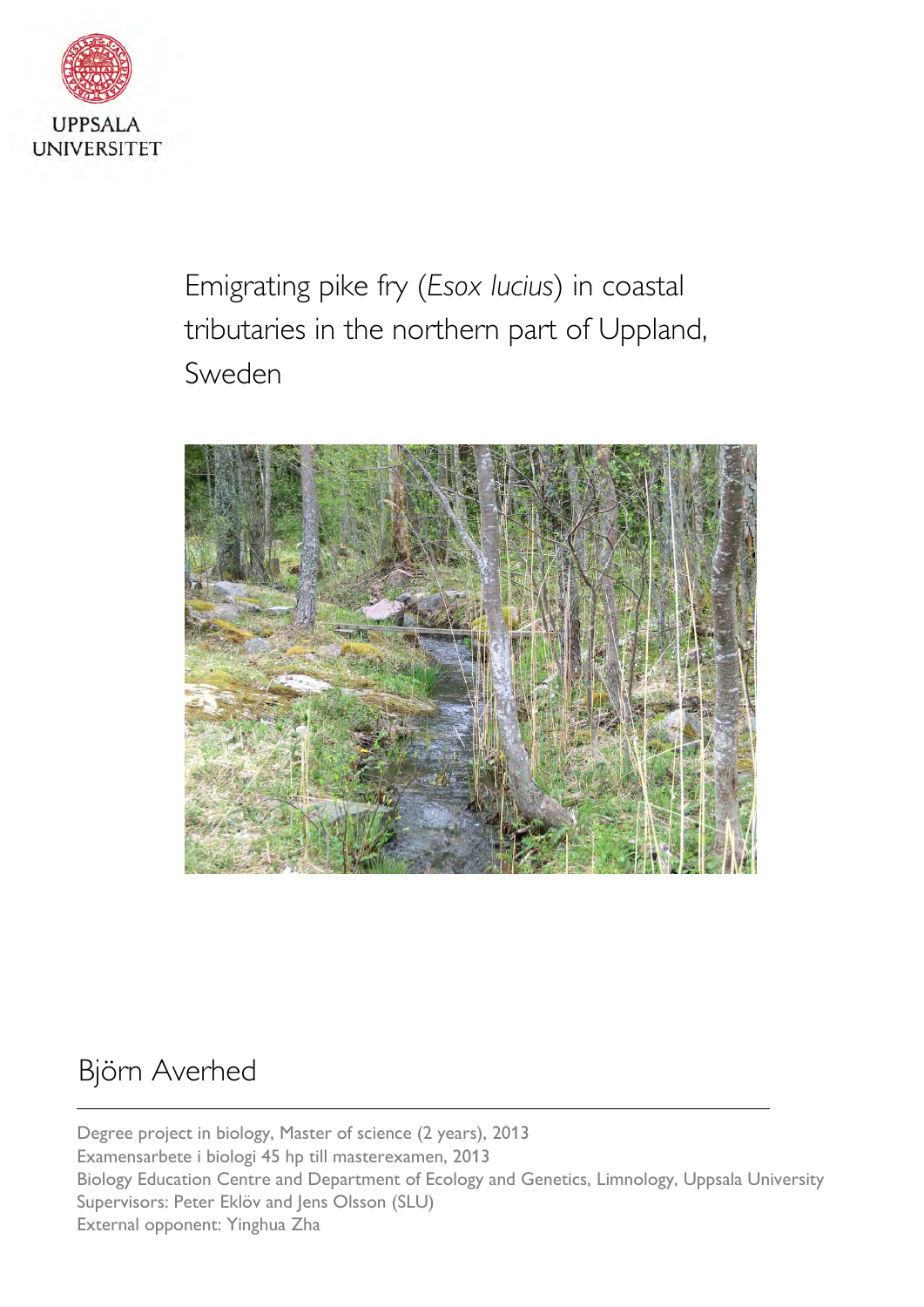# **Table of Contents**

| Number, size and timing of emigrating pike larvae in relation to water temperature  15 |  |
|----------------------------------------------------------------------------------------|--|
|                                                                                        |  |
|                                                                                        |  |
|                                                                                        |  |
|                                                                                        |  |
|                                                                                        |  |
|                                                                                        |  |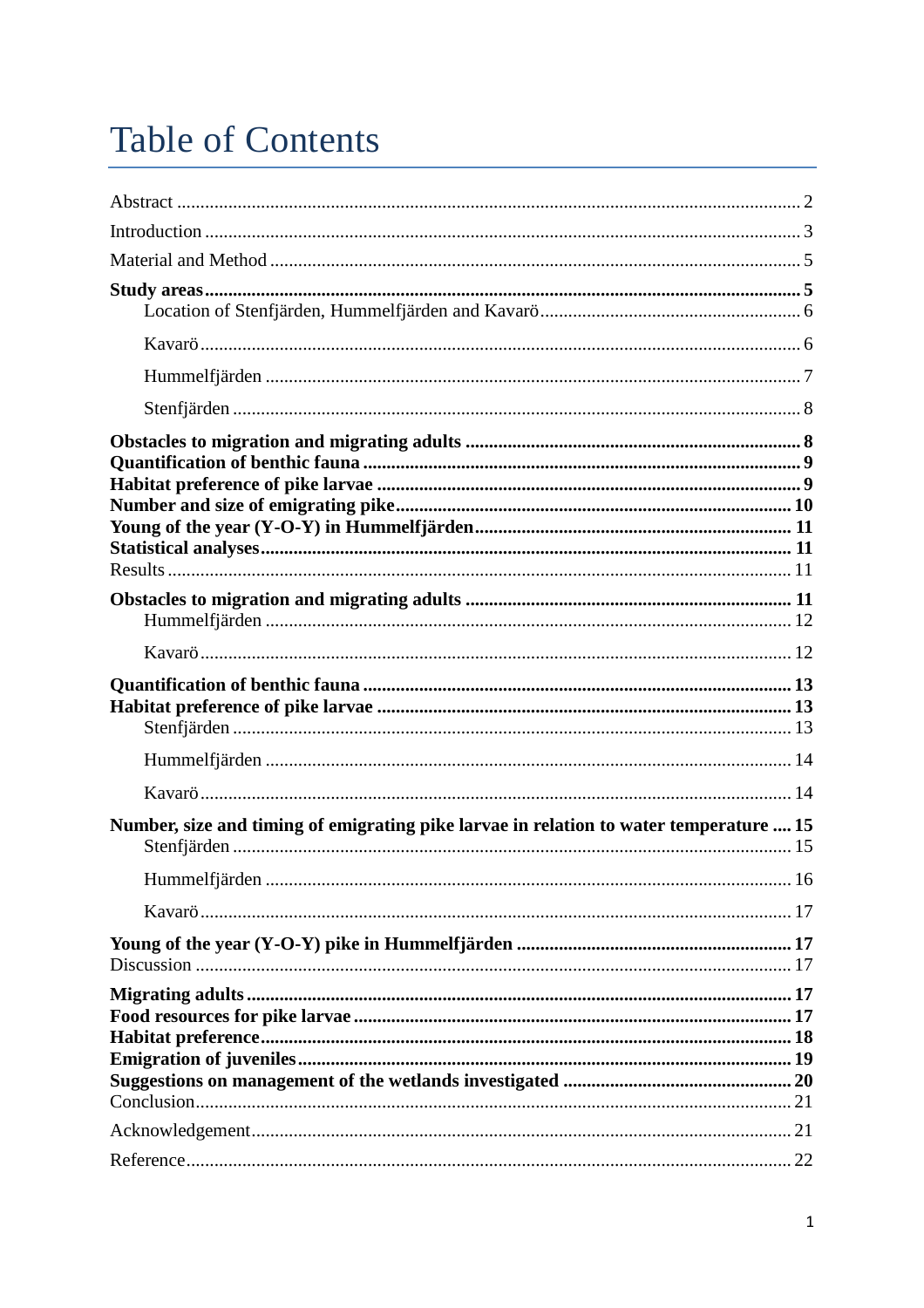## Abstract

Predatory fishes such as pike (*Esox lucius*) and perch (*Perca fluviatilis*) have in some areas along the coast of the Baltic Sea shown to be under decline. The reason for this decline is not really known but exploitation of important habitats for spawning and nursery could be one of the explanations for weak recruitment. Shallow bays and wetlands in freshwater quickly becomes warm during spring, creating important habitats for spawning adults and fish larvae. Because of weak recruitment in local areas the main aim of this project was to investigate the production of pike fry in three wetlands. Habitat and food preference by small pike larvae were also investigated, information regarding this could be helpful in future restoration of wetlands. Special built traps were used in this study to estimate number, size and timing of emigrating pike larvae from three wetlands in northern Uppland, Sweden. The results revealed that pike fry start to emigrate from the wetlands just within a month after they have hatched. No pike larvae emigrated from one of the wetlands, Kavarö, due to early dry up in the wetland. The reason for this could be that the stream has been channelized. The difference in temperature between Hummelfjärden and Stenfjärden during emigration indicates that the temperature does not play a major role for pike larvae emigration. Wetlands are important nursery areas for small pike larvae. In this project habitat preference of pike larvae were investigated by using a white plate method. This method revealed that shallow flooded grass areas appeared to be the most preferred habitat by small pike larvae. It was also examined whether there were any differences between the three wetlands in terms of food resources, and in this study benthic fauna was used. Beside more mayflies (*Ephemeroptera*) in Hummelfjärden there were no differences between the wetlands. Obstacles in the streams that could hinder migrating pike from reaching their spawning areas were also investigated. Hummelfjärden has a floodgate that completely prevent migrating fishes from reaching spawning areas further up in the system but to what extent this affect emigrating pike larvae should be investigated. Kavarö and Stenfjärden did not have any obstacles in the streams. This study show that freshwater wetlands along the coast could contribute to increase pike population in the Baltic Sea and that human exploitations like in Kavarö could have an effect on pike recruitment.

**Keywords**: Emigrating pike fry, spawning pike, Baltic Sea, *Esox lucius*, wetlands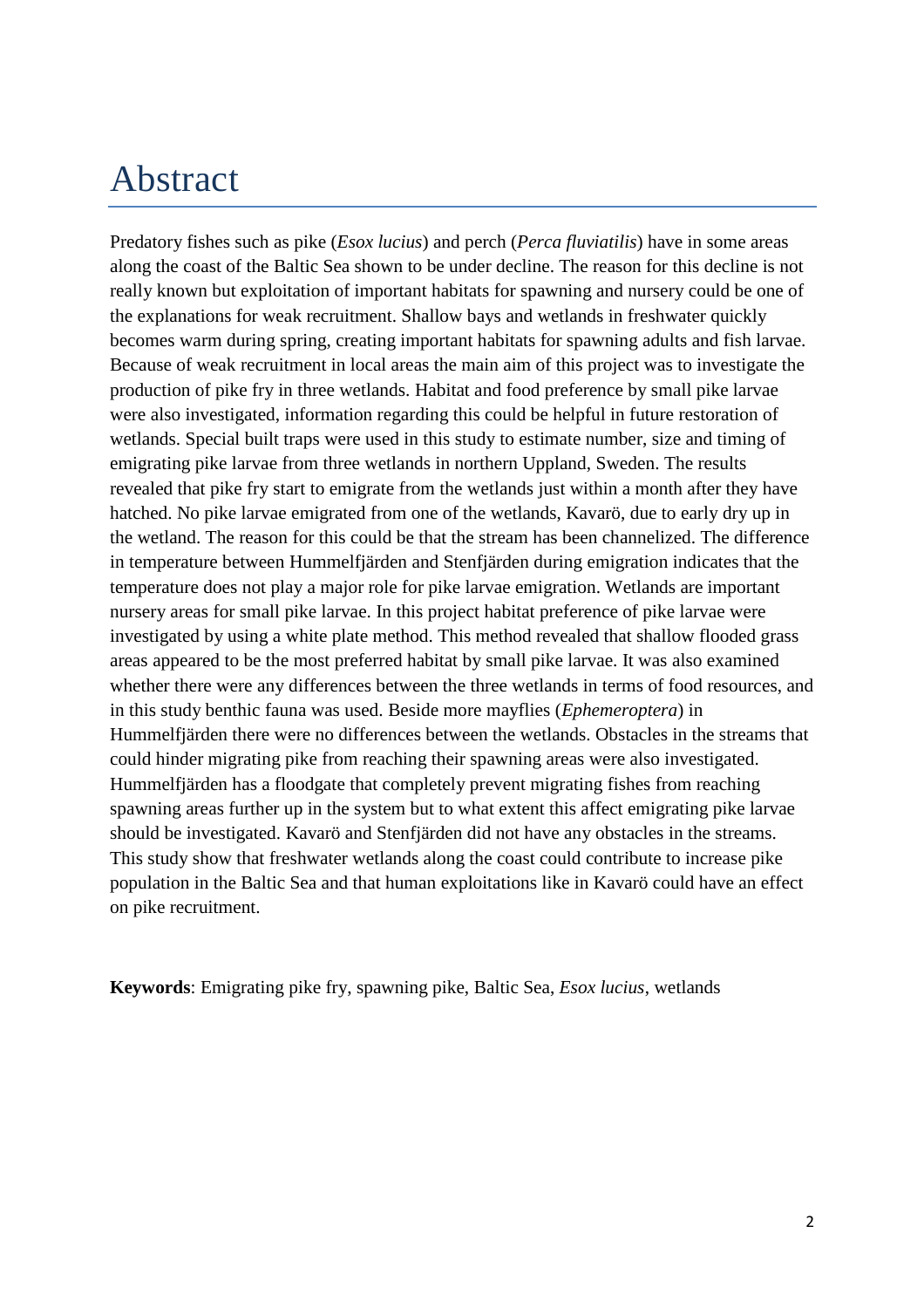## Introduction

Wetlands are highly diverse and among the most productive ecosystems worldwide. They can be permanent, like shallow lakes and ponds, or be of a more seasonal character such as flooded vegetation in shorelines of lakes and rivers. Wetlands can be found both in freshwater and in marine environments such as in archipelagos of the Baltic Sea (Barendregt et al. 2006; Burton and Tiner 2009; Hamilton 2009). These aquatic habitats provide many important services such as controlling flooding, water storage as well as shaping essential habitats for many kinds of fish (Burton and Tiner 2009). They also function as barriers between different ecosystems and act as important corridors for animal and plant dispersal (Brönmark and Hansson 2005; Covich 2009). Wetlands also serve as nutrient traps preventing nutrient transport from the drainage area to lakes and seas (Fisher and Acreman 2004; Brönmark and Hansson 2005). Nutrients like phosphorous and nitrogen entering the wetland could either be reduced by sedimentation (primarily phosphorous) or taken up by freshwater plants. Nitrogen could also be reduced by bacteria by the process of denitrification and leave the wetland in to the atmosphere as nitrogen gas (Brönmark and Hansson 2005; Jones and Downing 2009).

Shallow aquatic environments usually hold a high biodiversity and serve as important habitat for a wide range of species of animals and plants (Covich 2009; Uzarski et al. 2009). Due to the shallowness of these environments, the cover of vegetation, high productivity and higher temperature these habitats offer suitable spawning and nursery habitats for many different species of freshwater fish (Casselman and Lewis 1996). Coastal lakes, rivers, marshes, wetlands and bay areas are naturally flooded in spring creating suitable recruitment areas for anadromous migrating fish (Nilsson 2006; Findlay 2009). Anadromous fish mature and lives in saltwater but migrate in tributaries to reach their breeding grounds in freshwater (Winfield 2009). Roach (*Rutilus rutilus*), crucian carp (*Carassius carassius*), ide (*Leuciscus idus*), bream (*Abramis brama*), perch (*Perca fluviatilis*) and northern pike are all freshwater fishes that show an anadromous behavior and migrate from the Baltic Sea up in small coastal streams and tributaries to reach suitable breeding grounds in freshwater (Muller and Berg 1982; Casselman and Lewis 1996; Engstedt et al. 2011). In recent decades wetlands and rivers entering the coast of the Baltic Sea have been under different threats. Anthropogenic activities such as agriculture, eutrophication and physical exploitations have for example altered and destroyed many suitable and important habitats for spawning fishes (Hagerberg et al. 2004; Sandström et al. 2005; Hamilton 2009; Uzarski et al. 2009). Wetlands have been drained and rivers have been straightened and channelized (Jansson and Dahlberg 1999; Bobbink et al. 2006; Ljunggren et al. 2011). This has affected the organisms that utilize these important habitats negatively (Burton and Tiner 2009). Beside loss of suitable nursery and breeding grounds in freshwater, various types of obstacles in streams and rivers could hinder or completely prevent migrating fish from reaching their breeding grounds in freshwater. Building of dams and culverts or overgrown creeks caused by eutrophication may block these important passages (Hagerberg et al. 2004; Uzarski et al. 2009; Ljunggren et al. 2011). A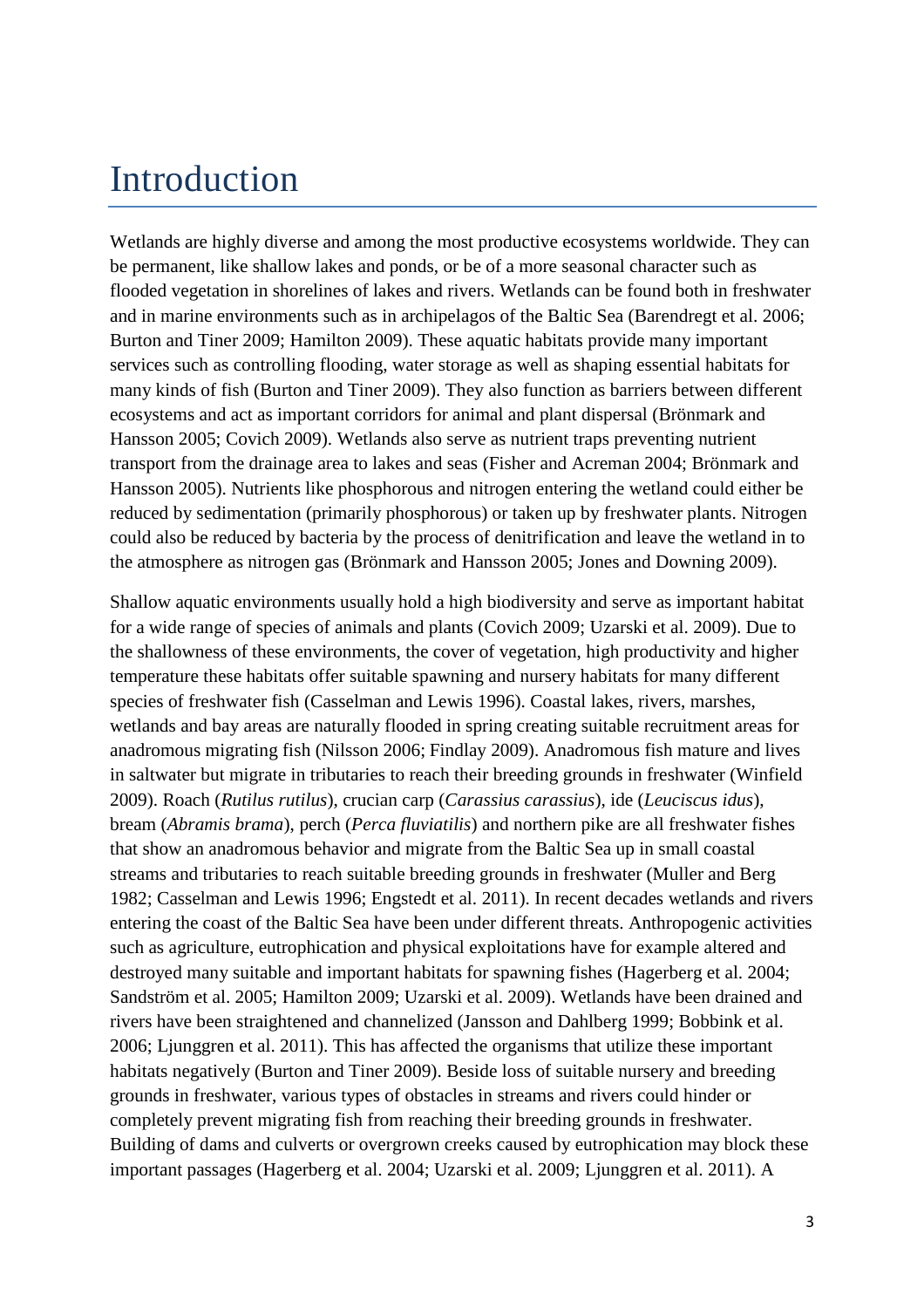species that is recognized as being under decline in the Baltic Sea is the northern pike (Nilsson et al. 2004; Lehtonen et al. 2009; Ljunggren et al. 2010). The northern pike is a freshwater fish that utilizes both freshwater and the coastal zones of the Baltic Sea as spawning and recruitment grounds. In earlier studies the decline has been suggested to partly been caused by a recruitment failure along the Baltic coast (Nilsson et al. 2004; Ljunggren et al. 2010). The reasons for the decline could, however, be many, as for example increased eutrophication, constructions of harbors and piers, overexploitation and change in the offshore ecosystem in the Baltic leading to shortage of food and/or increased predation pressure (Nilsson et al. 2004; Sandström et al*.* 2005; Ljunggren et al. 2010). Changes in the offshore food web in the Baltic Sea could have affected pike recruitment along the coast. Cod (*Gadus morhua*) is the dominating top predator in the offshore food web of the Baltic Sea, but due to overfishing and unfavorable climatic conditions the population has decreased (Casini et al. 2008; Mollmann et al. 2008). This has had a substantial influence on the Baltic ecosystem leading to cascading effects down the food-web (Casini et al. 2008; Ljunggren et al. 2010). The Baltic Sea has changed from being dominated by cod as predatory species, to a system that is dominated by planktivorous fishes such as the sprat (*Sprattus sprattus*). Increased sprat biomass has been hypothesized to have led to an increased competition for available food resources for medium sized and small fishes like juvenile pike (Ljunggren et al. 2010)..

Another planktivorous fish species that have exhibited a remarkable increase in recent years in the Baltic Sea is the three-spined stickleback (*Gasterostues aculeatus*) (Ljunggren et al. 2010; Bergström et al, unpublished manuscript). Sticklebacks utilize both the offshore and coastal ecosystem in the Baltic, and spawn during the same time in the very same shallow coastal bays as pike (Ljunggren et al. 2010; personal observation). Sticklebacks have been shown to be an effective predator on pike eggs and larvae but may also compete for shared food resources (Nilsson et al. 2004; Nilsson 2006). Studies conducted by Nilsson (2006) in the Kalmar sound area have shown that the three-spined stickleback could predate on pike roe and hence influence the recruitment of pike in local areas.

In early spring just after the ice break (in April-May) when the water temperature reaches 8- 12 °C, pike and other freshwater fishes in the Baltic start to migrate upstream in tributaries (Raat 1988; Casselman and Lewis 1996; Kullander et al. 2012). Studies analyzing the chemical composition of pike otoliths have shown that 45% of the analyzed pike was recruited in freshwater (Engstedt et al. 2010). There is, however, substantial difference in this contribution across areas. According to studies that have been done in the Kalmar sound shallow areas with high cover of vegetation both in freshwater and saltwater are important for northern pike as breeding grounds (Ljunggren et al. 2011). Some areas that are shown to be especially important are existing grass areas that are flooded during high water levels in spring (Casselman and Lewis 1996; Craig 1996; Ljunggren et al. 2011). High water temperature and high cover of vegetation offers favorable conditions for production of zooplankton and benthic animals, which is an important source of food for the pike larvae (Casselman and Lewis 1996; Craig 1996; Nunn et al. 2012). In nursery habitats, macrophytes are also very important for reducing the risk of predation from other fishes but also function as shelter for the pike when they are hunting and attacking their prey (Bry 1996; Casselman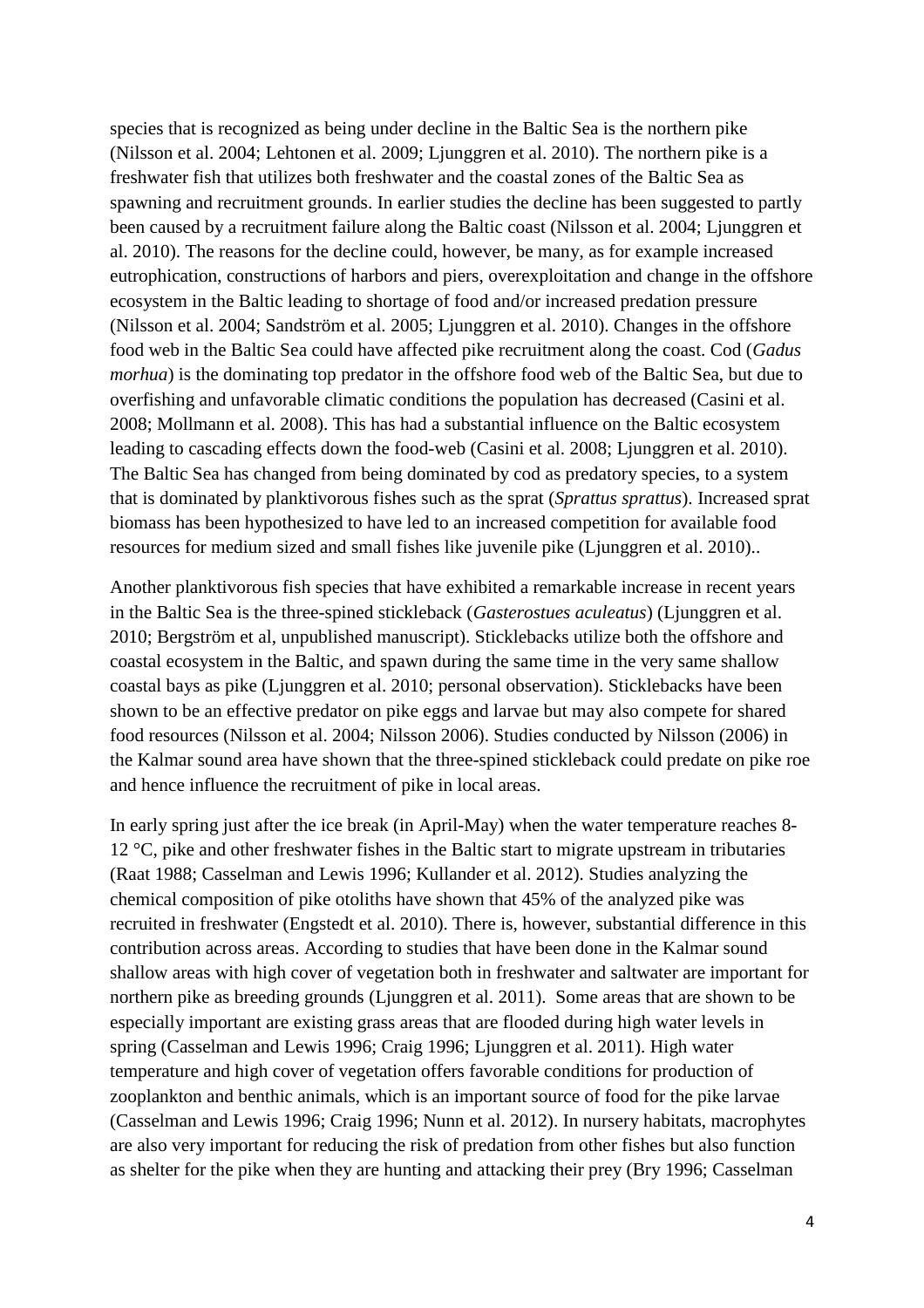and Lewis 1996; Lehtonen et al. 2009). After hatching within a period of a month the majority of the pike juveniles start to migrate back to the Baltic Sea (Nilsson et al. 2011, unpublished manuscript). The reason for this early migration is likely to avoid being trapped in shallow areas when the water retreats but also to avoid competition and predation, mainly from other pike individuals. Even very small pike individuals (just a few centimeters) show a cannibalistic behavior (Morrow and Miller 1998). Despite the substantial decrease of natural wetlands along the Baltic coast during the last centuries, this alone cannot explain a weak recruitment and declining stocks of pike due to the mismatch in timing (Ljunggren et al. 2011). Restoration of wetlands for pike recruitment might, however, offer a potential management solution to strengthen pike stocks along the coast and creation of new wetland is an important tool in conservation biology. It is important to consider the ecology of the species that utilize this habitat. For pike, for example, it is crucial to create wetlands suitable that serves both as spawning ground but also as nursery grounds (Nilsson et al. 2011; Nunn et al. 2012).

The main objective of this thesis was to investigate the habitat preference and production of pike fry in three different wetlands (Kavarö, Stenfjärden, and Hummelfjärden) along the southern Bothnian Sea coast. The specific aims were

- i. To assess to what extent obstacles in the streams prevented migrating fish from reaching their spawning grounds and estimate number of migrating adults
- ii. To quantify the extent of benthic fauna as food recourse for pike fry in the nursery grounds
- iii. To assess habitat preference of pike fry in the wetlands
- iv. To estimate the number and size of emigrating pike larvae from freshwater tributaries and wetlands, and also to assess the timing of emigration in relation to water temperature
- v. To estimate if some pike juveniles remained in Hummelfjärden during the summer

Information about timing of migration, size at migration and habitat preference of pike fry could be helpful in future projects aiming at constructing wetlands to support pike stocks in the Baltic Sea.

# Material and Methods

## **Study areas**

The study was carried out in spring between April  $23<sup>th</sup>$  and June  $21<sup>th</sup>$  2012. Three wetlands were chosen for the study, Kavarö, Stenfjärden and Hummelfjärden. They are all located along the shoreline of the Baltic Sea in the northeast of Uppland outside the county of Öregrund, Sweden (Fig.1)*.* All three wetlands are connected to the Baltic Sea by small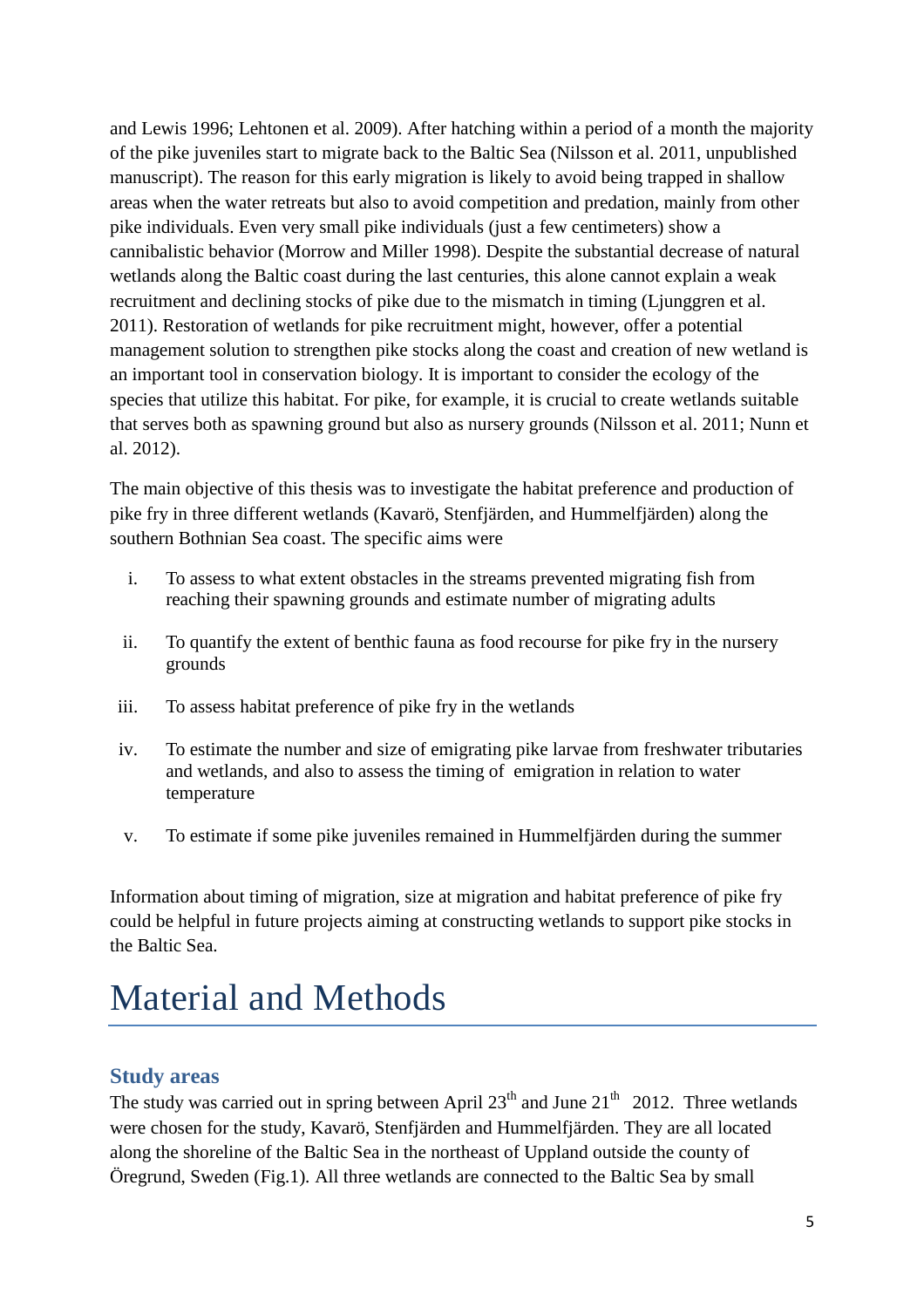streams which are used as passage for anadromous fish during spring. These wetlands are used as spawning grounds by anadromous fishes like the Northern pike. Two of the wetlands are stable with permanent water bodies. The third wetland (Kavarö) is a temporary wetland and formed by flooded stream during high water levels in spring.

![](_page_6_Figure_1.jpeg)

## **Location of Stenfjärden, Hummelfjärden and Kavarö**

**Figure 1.** Location of Stenfjärden, Hummelfjärden and Kavarö in northern part of Uppland, Sweden. Maps: **©** Lantmäteriet: Permission I 2010/0058.

### **Kavarö**

Kavarö is temporary wetland and is located just south of the city of Öregrund. Kavarö is an open grassland area which is seasonally flooded during spring. The vegetation consists mostly of different species of grasses and sedges such as common reed (*Phragmites sp*.) and different *Carex* species (Fig. 2b). The size of suitable spawning grounds varies between years depending on water levels. The length of the stream connecting the wetland with the sea is approximately 800 m and it is approximately 250 meters from sea to the spawning area. The width of the stream varies between 1- 2 m and the depth varies around 20-30 cm. The upper part of the stream that runs through the wetland is deeper because it has been channelized and straightened. The stream is mostly covered with dense belts of common reed (Fig 2a.). The water flow varies during spring and towards the summer it can get completely dry. The stream enters into the Sunnanöfjärden which is a sheltered bay (Fig .1). The area is not grazed by any cattle (Conny Söderqvist, personal communication).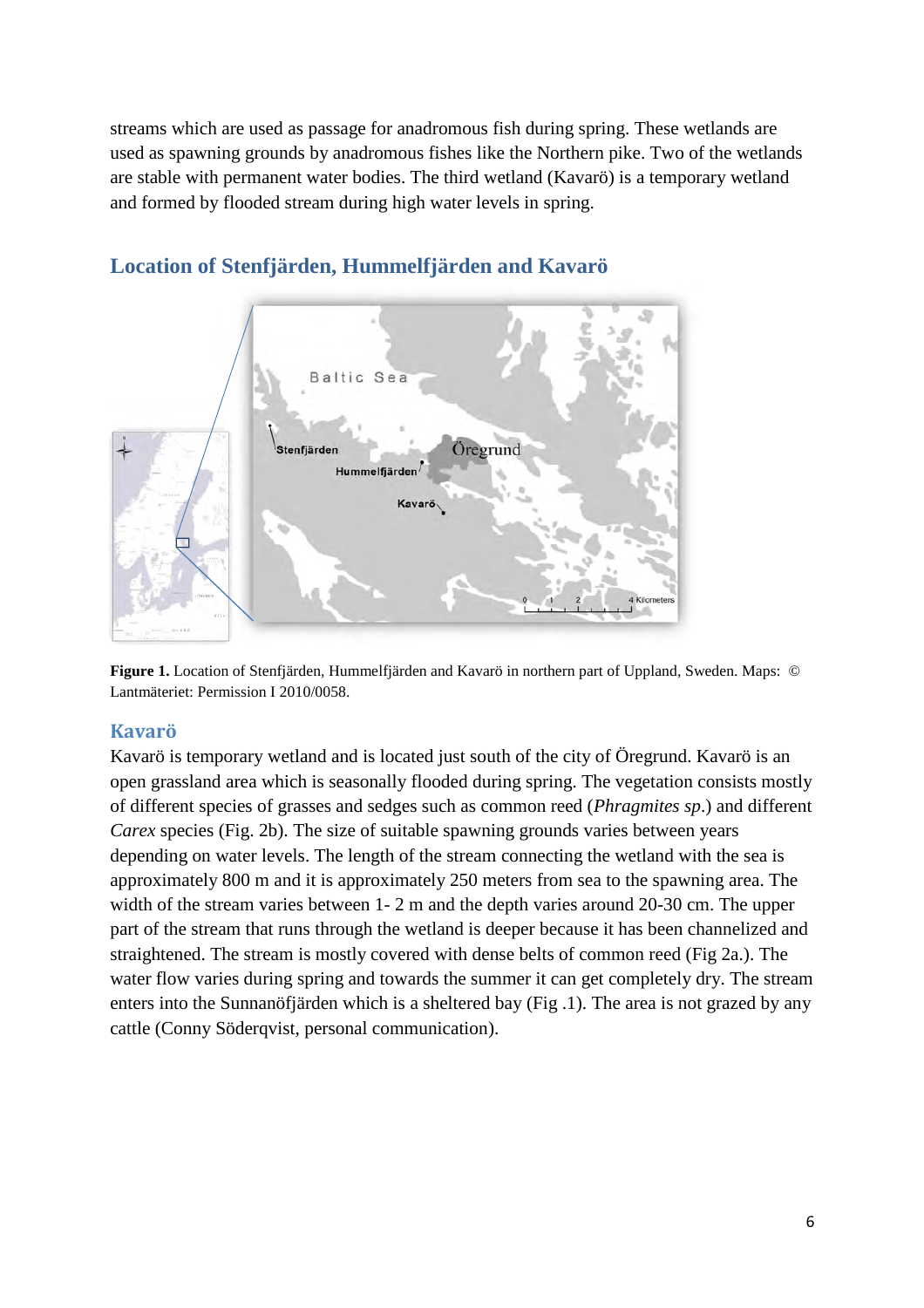![](_page_7_Picture_0.jpeg)

**Figure 2.** (a) Upper part of the stream that runs through the spawning ground in Kavarö. (b) Grass area that is flooded during spring creating spawning areas for migrating fish. Photographs: Björn Averhed

#### **Hummelfjärden**

Hummelfjärden is located just outside the city of Öregrund and is a permanent wetland that has more the characteristic of a small lake (Fig. 1). The wetland is divided by a floodgate and creates two water bodies. The size of these two wetlands is eight and three hectares respectively. Hummelfjärden is surrounded by broadleaved forest with elements of coniferous trees. The shoreline is mostly covered by belts of common reed and in the western part the shoreline is covered with swamp forest with high abundance of alder (*Alnus glutinosa)*. The depths in the flooded swamp forest were around 20- 35 cm and the bottom was muddy and covered with organic matter, mostly leaves and sticks. The shoreline on the eastern part is covered by common reed and *Typha* species, and in some areas the mat/quagmire has grown so thick that trees/shrubbery such as birch has started to grow here. The water depths in this area were around 20- 40 cm. The water body in summer is much depressed by common reed and only small parts is open water. In the upper part of Hummelfjärden above the floodgate the size of the lake is 8 hectare (Fig.3a). In the northern part and in western part of the bay the vegetation consists mostly of common reed and the depth during spring varied between 10- 50 cm near the shoreline. On the other side of the western part of Hummelfjärden the vegetation consists mostly of common reed but there are areas with water horsetail and the depth varied between 20- 50 cm. The stream that connects Hummelfjärden to the Baltic Sea is about 35 m long and has a width between 0.75 -1.40 m. The depth was around 20-30 cm during the investigation period (Fig. 3b).

![](_page_7_Picture_4.jpeg)

**Figure 3.** (a) Upstream the floodgate in Hummelfjärden. (b) The stream where anadromous fish use to reach their breeding grounds in Hummelfjärden. Photographs: Björn Averhed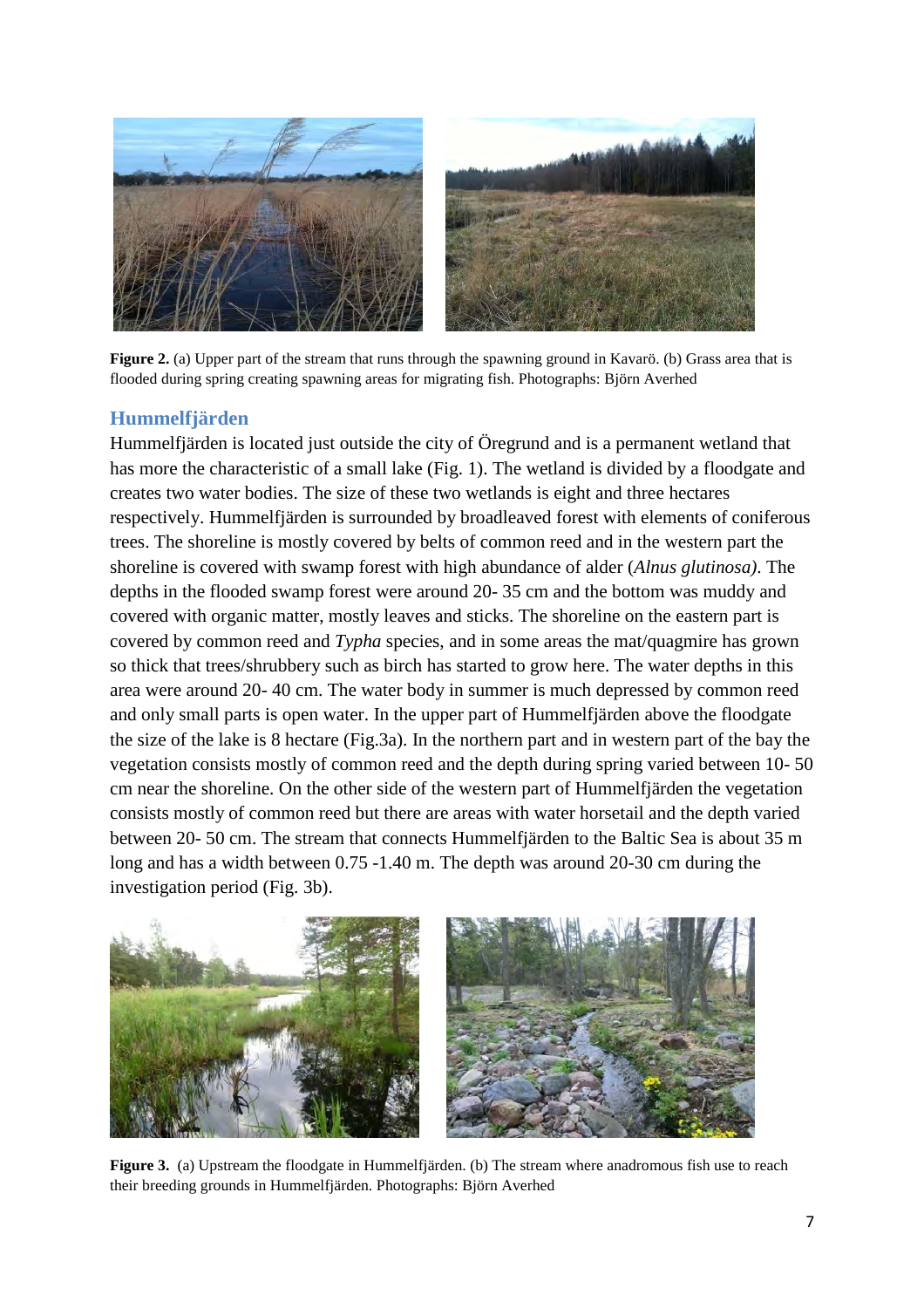#### **Stenfjärden**

Stenfjärden is located north of the city of Öregrund and is the largest of the three wetlands (Fig.1). Stenfjärden is a permanent lake with a size of 13 ha. The shoreline consists mostly of stands of common reed but also other reeds and sedges are present (Fig.4a). The surroundings are flooded during high water levels in spring. At northeast and northwest of Stenfjärden there are areas with marshes that consist of common reed and small birches. The lake has two streams that's enters the Baltic Sea. In the northern part, at the inlet of the two streams there is a swampforest that consists of mostly two tree species, alder (*Alnus glutinosa*) and birch (*Betula pendula*). Further out in the lake, large areas of common reed are more common. The depth varies between 10- 50 cm. At the western part of Stenfjärden there is big area of marshes with common reed. There are small areas of open water and the depth varies between 10- 30 cm.

In the southern and the eastern part there are big areas of common reed and marshes. One of the two streams is 280 m long has a width of 1.3-1.6 m and has a mean depth of 23 cm (Fig.4b). The other stream is 200 m long and has a width of 1.1-1.5 m and has a mean depth of 21 cm.

![](_page_8_Picture_3.jpeg)

**Figure 4.** (a) Stenfjärden is surrounded by dense belts of *Phragmites australis.* (b) Fish trap in Stenfjärden in stream nr 2. Photographs: Björn Averhed

### **Obstacles to migration and migrating adults**

The streams where investigated visually for obstacles such as culverts, dams, floodgates or vegetation that could hinder or completely prevent migrating fish from reaching their breeding grounds. In Hummelfjärden and Kavarö fyke nets were placed in the stream to estimate the number of fish that migrates up in these systems. Stenfjärden was visual scanned for migrating and spawning pike in the connecting streams (Fig. 5). In Hummelfjärden the fyke net was placed below the floodgate. This was done between March  $23<sup>th</sup>$  and May  $17<sup>th</sup>$ 2012. All fish that was trapped in the fyke net were identified to species level, measured and released above the floodgate and this was conducted by private people in Öregrund. In Kavarö the fyke net was placed downstream the spawning ground. Fish were trapped between March  $22<sup>th</sup>$  and April 30<sup>th</sup> and identified to species level, measured and released above the fyke net so they could continue their migration to the spawning ground. This fieldwork was conducted by the landowner (Conny Söderqvist) of Kavarö.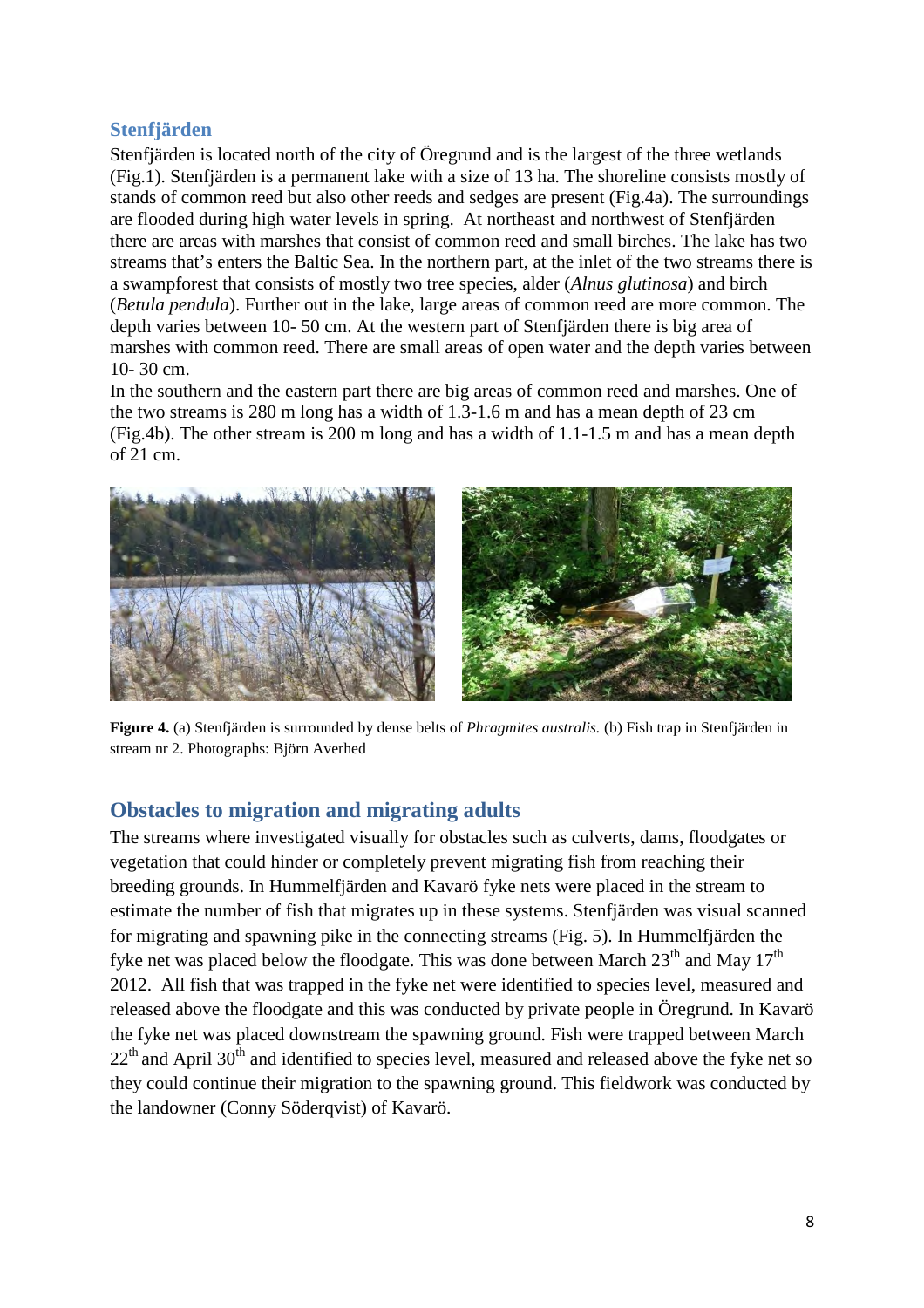![](_page_9_Picture_0.jpeg)

**Figure 5.** Migrating pike in Stenfjärdsbäcken April 24<sup>th</sup> with a temperature of 7-8 degrees. Photographs: Björn Averhed

## **Quantification of benthic fauna**

To investigate the extent of benthic fauna as a food resource for the pike larvae, a core sample was used. Two sampling areas were chosen in two different habitats (Common reed and Swampforest) in Hummelfjärden and Stenfjärden, and in Kavarö areas of common reed and in the stream. Within each sampling area, four subsamples were taken making it a total of eight samples per wetland. The samples were placed in small buckets and transported to the lab. The samples were preserved in 95 % ethanol for later identification under a stereo microscope (Olympus SZ61). As literature for identification of the benthic fauna, Aquatic insect of North Europe volume 1-2 (Nilsson 1996; Nilsson 1997) was used. After species identification, total abundance/m<sup>2</sup>, the Simpson's diversity index and total biomass/m<sup>2</sup> were calculated in each wetland and habitat. Abundance and biomass per group was also calculated for the largest benthic fauna groups, in this case *Ephemeroptera* (Mayflies) and *Chironomidae,* using length/weight regressions (Eklöv and Svanbäck, unpublished).

### **Habitat preference of pike larvae**

To estimate the abundance and habitat preference of pike larvae in the wetland, the white plate method was used (Lappalainen et al. 2008). This method is carried out by wading in shallow water and slowly placing a 25 cm diameter plastic white plate attached to a 1.5 m stick 10-30 cm under water and counting all newly hatched larvae visible against the white background (Fig. 6). The method is preferably used when the pike is small such as in the yolk-sac stage (Fig. 6). At each wetland four transects with five stops were selected making in total 20 samples per wetland. These transects were placed in four different areas that contained habitats like common reeds, swampforest, shrubbery areas and grassy areas, and in Hummelfjärden also in areas with water horsetail. The method was used at three occasions at the same transects separated by 7 days at May  $10^{th}$ ,  $17^{th}$  and  $25^{th}$ . At each stop, information such as number of pike larvae, vegetation type and water depth was recorded.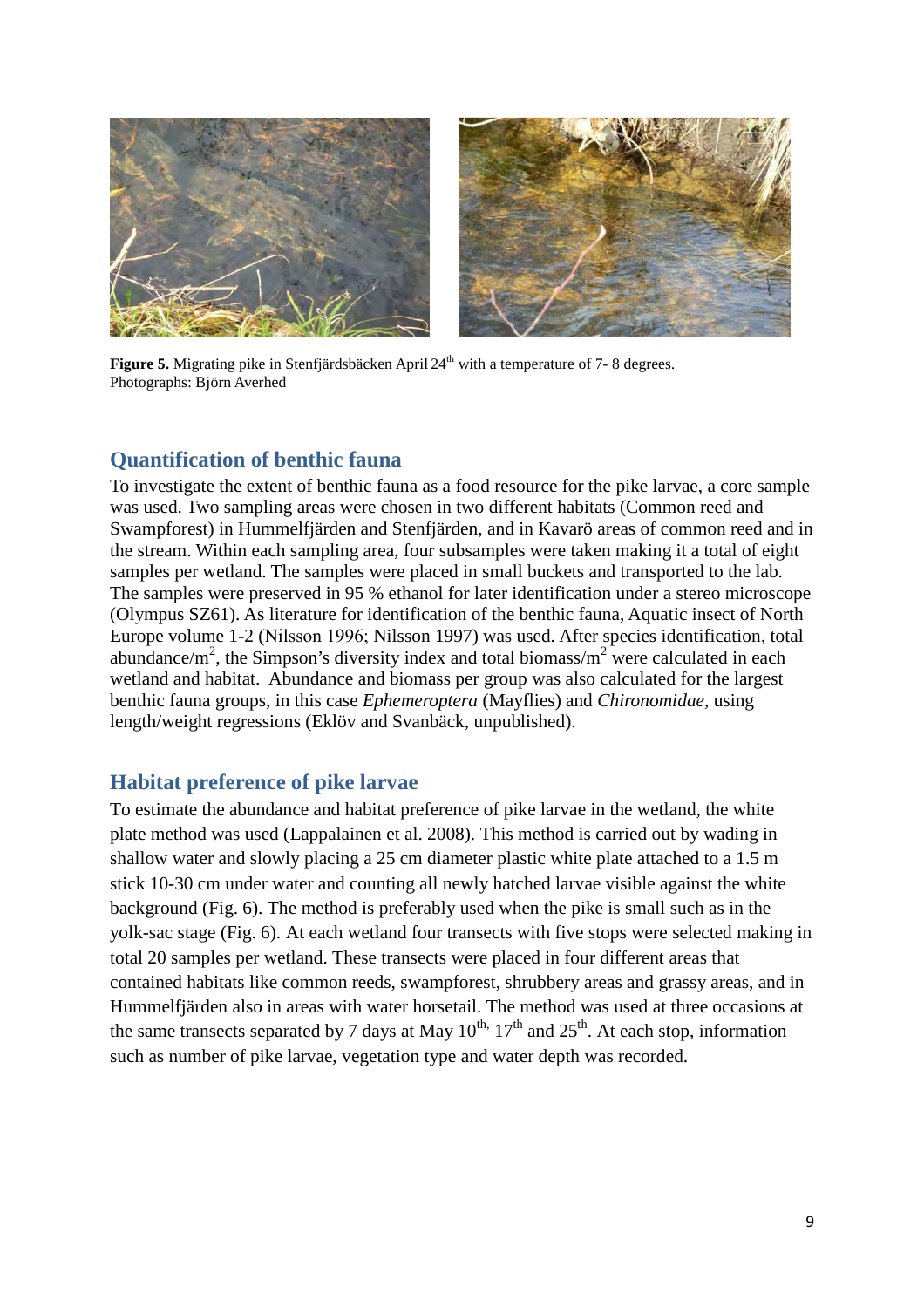![](_page_10_Picture_0.jpeg)

**Figure 6.** (a) White plate method used in Stenfjärden. (a) Small pike larvae in yolk-sac stage. With the plate method it is easier to detect the small pike larvae against the white background. Photographs: Björn Averhed

### **Number and size of emigrating pike**

To quantify pike emigration from the wetlands a fish trap was placed downstream near the outlet of each wetland (Fig. 7a). One fish trap was placed at each of the two stream outlet from Stenfjärden. The traps were specially built for catching emigrating pike fry and placed in the streams on the April  $^{23th}$  and were removed in June 21<sup>th</sup>. The traps were  $51\times51$ cm made of Plexiglas and at the end of each trap there was a dense net with a removable 5 liter container (Fig. 7a). When the pike fry migrates back to the Baltic Sea they flow with the current and ends up in the container which can be removed and emptied (Fig. 7b). It is important to make sure that the trap not covers the whole stream so that larger fish and other animals could move freely in the stream. To prevent the trap from drifting away which could easily happen in the spring flood stones were placed inside the trap. The upper 20 cm of the trap was always above the water surface in case of changing water levels. The traps were emptied at least once a day depending on the amount of fry emigration. During intense periods the trap was emptied twice a day. Even if there was no fry in the trap it was important to clear the trap from vegetation that otherwise could prevent the fry from entering the traps. Fry that was caught was identified to species level, measured and then released. All fish that was caught was always handled with care and in water. Between April  $11<sup>th</sup>$  and November  $<sup>5th</sup>$  temperature loggers</sup> were placed in the streams/wetland. Temperature loggers were also placed at the stream outlets in the wetlands and the temperature measurements were recorded every two hours.

![](_page_10_Picture_4.jpeg)

**Figure 7.** (a) Fish trap in stream nr 1 in Stenskär. (b) Small pike fry which has been caught in Stenfjärden. Photographs: Björn Averhed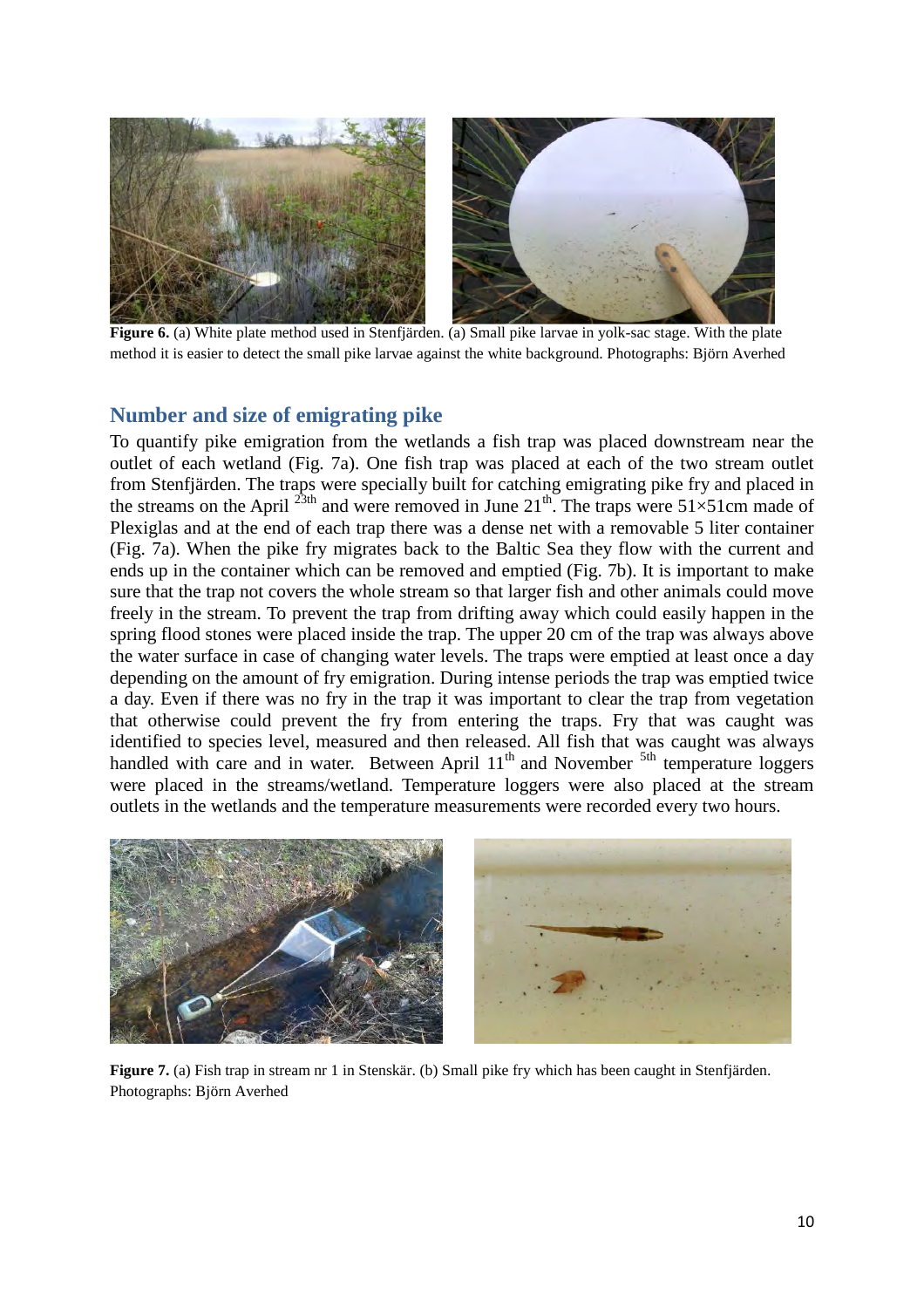## **Young of the year (Y-O-Y) in Hummelfjärden**

To investigate if any young of the year pike stayed in Hummelfjärden small underwater detonations were used. This method involves detonations with 10 g of explosives that are attached to a fishing rod (Snickars et al. 2007). The detonation was conducted at 0.5 meter under the surface at four locations in Hummelfjärden. All fish within a few square meters of the detonation are either stunned or killed. All fish that floated up to the surface were collected. Fish that sank to the bottom were collected by a diver. All fish was identified and measured. This method was conducted by licensed people at the Institute of Coastal Research (Swedish Agriculture University) in Öregrund.

### **Statistical analyses**

To assess if there was any difference between the wetlands in with respect to food resources and habitat preference of pike larvae a one-way ANOVA (Analysis of Variance) test was used with Tukey's post hoc tests. T-tests (assuming unequal variances) were used to see if there were any differences in size of pike larvae and in temperatures between the three wetlands. Regression analyses were used to see if there were any correlation between fry emigration and temperature. Transformation (ln+1) of data was done when needed. STATISTICA 10 and Excel 2010 were used for statistical calculations. The graphs were done in Excel 2010 and maps were done in ArcGIS.

## Results

## **Obstacles to migration and migrating adults**

In Hummelfjärden there are two obstacles that could hinder migrating fish from reaching their spawning areas. These could either be a small dam that could be a hinder for migrating fish depending on water levels (Fig. 9a), or a floodgate that completely stops migrating fish from reaching the system up-stream (Fig. 9b). No big obstacles to migration could be found in Stenfjärden and Kavarö.

![](_page_11_Picture_7.jpeg)

**Figure 9.** (a) Downstream the floodgate there is a small dam in Hummelfjärden. (b) Floodgate in Hummelfjärden that completely stop migrating fishes. Photographs: Björn Averhed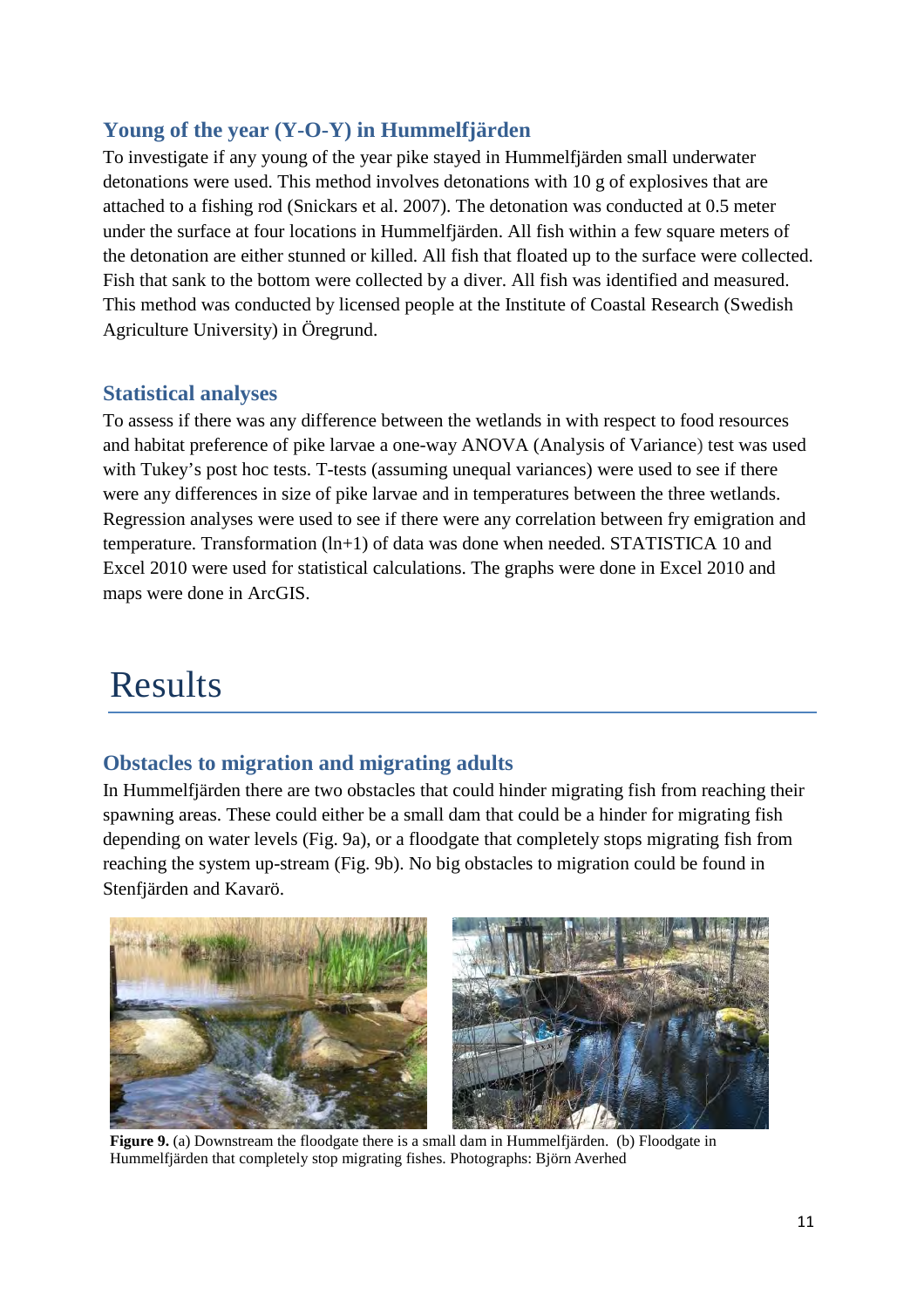#### **Hummelfjärden**

Between March  $23<sup>th</sup>$  and May 17<sup>th</sup> 75 pike were caught in the fyke net. Pike migration peaked on April  $17<sup>th</sup>$  when 15 pike were trapped in the fyke net (Fig.10). In addition to the pike, a total of 589 perch were also caught during the investigation period, and the peak in abundance occurred during the first four days in May (Fig.10). Also, 1679 roach (*Rutilus rutilus*) were caught and the peak occurred on May  $3<sup>rd</sup>$  when 442 roach were caught (Fig.10)

![](_page_12_Figure_2.jpeg)

**Figure 10.** Number of migrating adult pike, perch and roach in Hummelfjärden

#### **Kavarö**

Between March  $22<sup>th</sup>$  and May  $1<sup>th</sup>$ , 35 pike were caught in the fyke net. The peak was on March  $24<sup>th</sup>$  when 7 pike were caught (Fig.11). In addition to this, 36 perch were caught in Kavarö and the peak was in April 16-17<sup>th</sup> (Fig.11). At the end of April and beginning of May, numerous European smelt (*Osmerus eperlanus*) were caught in the fyke net.

![](_page_12_Figure_6.jpeg)

**Figure 11**. Number of migrating Pike and Perch in Kavarö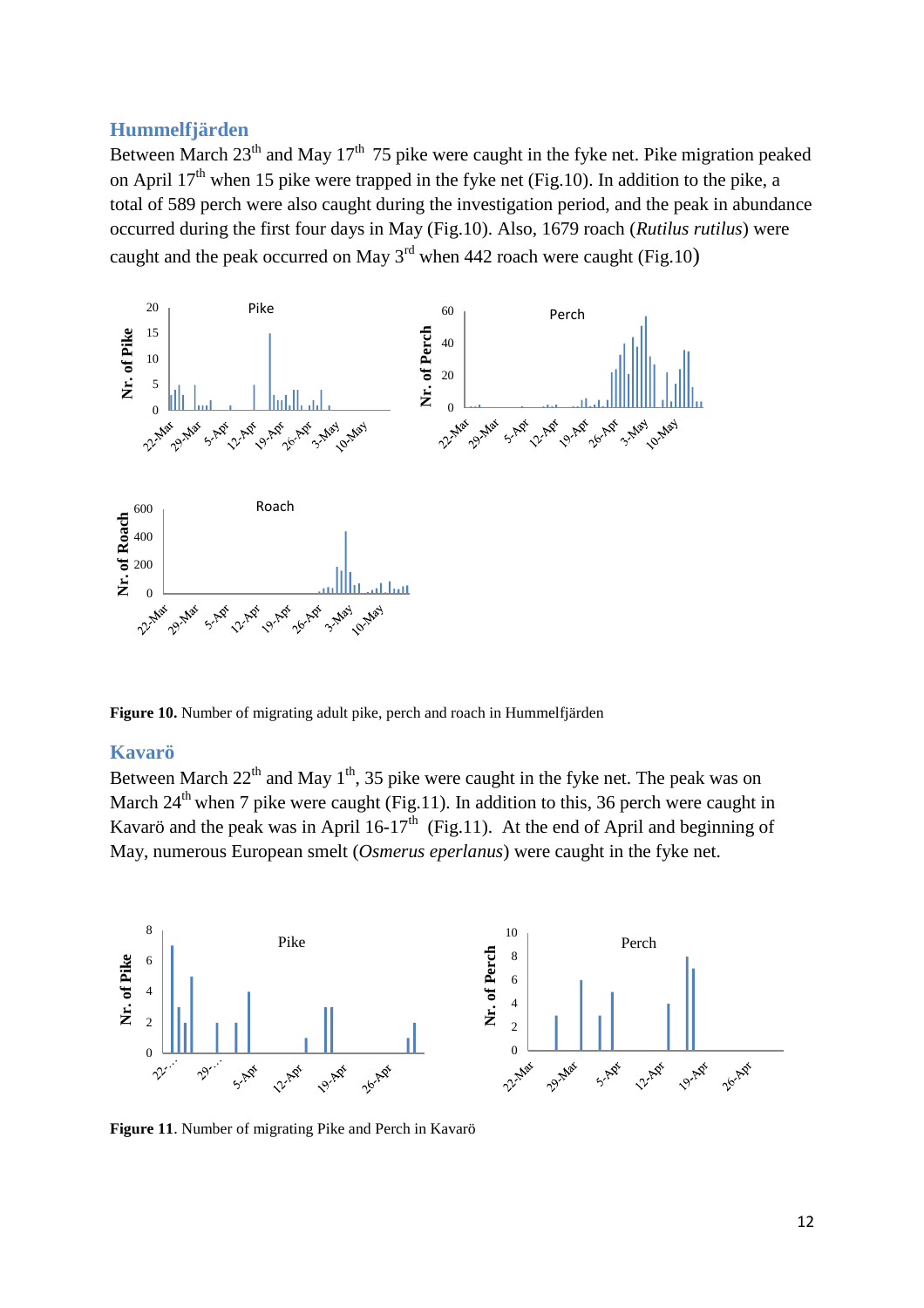#### **Quantification of benthic fauna**

There was no difference in species abundance (ANOVA,  $F = 3.22$ ,  $p = 0.06$ ), biomass (ANOVA,  $F = 2.52$ ,  $p = 0.11$ ) or in Simpson's diversity index (ANOVA,  $F = 0.44$ ,  $p = 0.65$ ) between the three wetlands with respect to benthic invertebrates. The two most abundant groups of benthic invertebrates that were found within the three wetlands were *Ephemeroptera* (mayflies) and *Chironomidae* (nonbiting midges). There were no differences in abundance of *Chironomidae* between Hummelfjärden, Stenfjärden and Kavarö (ANOVA,  $F= 0.50$ , p=0.61) (Fig12). There was, however, a significant difference in the abundance of *Ephemeroptera* between the three wetlands (ANOVA,  $F = 7.36$ ,  $p = 0.005$ ) (Fig. 12) The abundance of *Ephemeroptera* was higher in Hummelfjärden than in both Stenfjärden (ANOVA with Tukey's test,  $p = 0.007$ ) and Kavarö (ANOVA with Tukey's test,  $p = 0.03$ ) (Table 1).There were no differences in *Ephemeroptera* abundance between Stenfjärden and Kavarö (ANOVA with Tukey's test,  $p = 0.99$ ).

![](_page_13_Figure_2.jpeg)

Figure 12. Number/m<sup>2</sup> of *Ephemeroptera* and *Chironomidae* in Hummelfjärden, Stenfjärden and Kavarö. Mean values ± standard error are displayed

## **Habitat preference of pike larvae**

#### **Stenfjärden**

A total of 46 pike larvae were detected using the white plate method in Stenfjärden, and 44 of those larvae were found in shallow, sun exposed areas with emergent grass (Fig. 13*)*. Most of the larvae were in the yolk-sac stage and not free swimming. The majority of the larvae were found on the first visit on May  $10^{th}$  2012. An ANOVA showed a significant difference in habitat preference of pike larvae across the four habitats sampled ( $F= 6.36$ ,  $p= 0.00087$ ). As such, shallow habitats with flooded grass areas were shown to be most used as habitat by small pike larvae in Stenfjärden.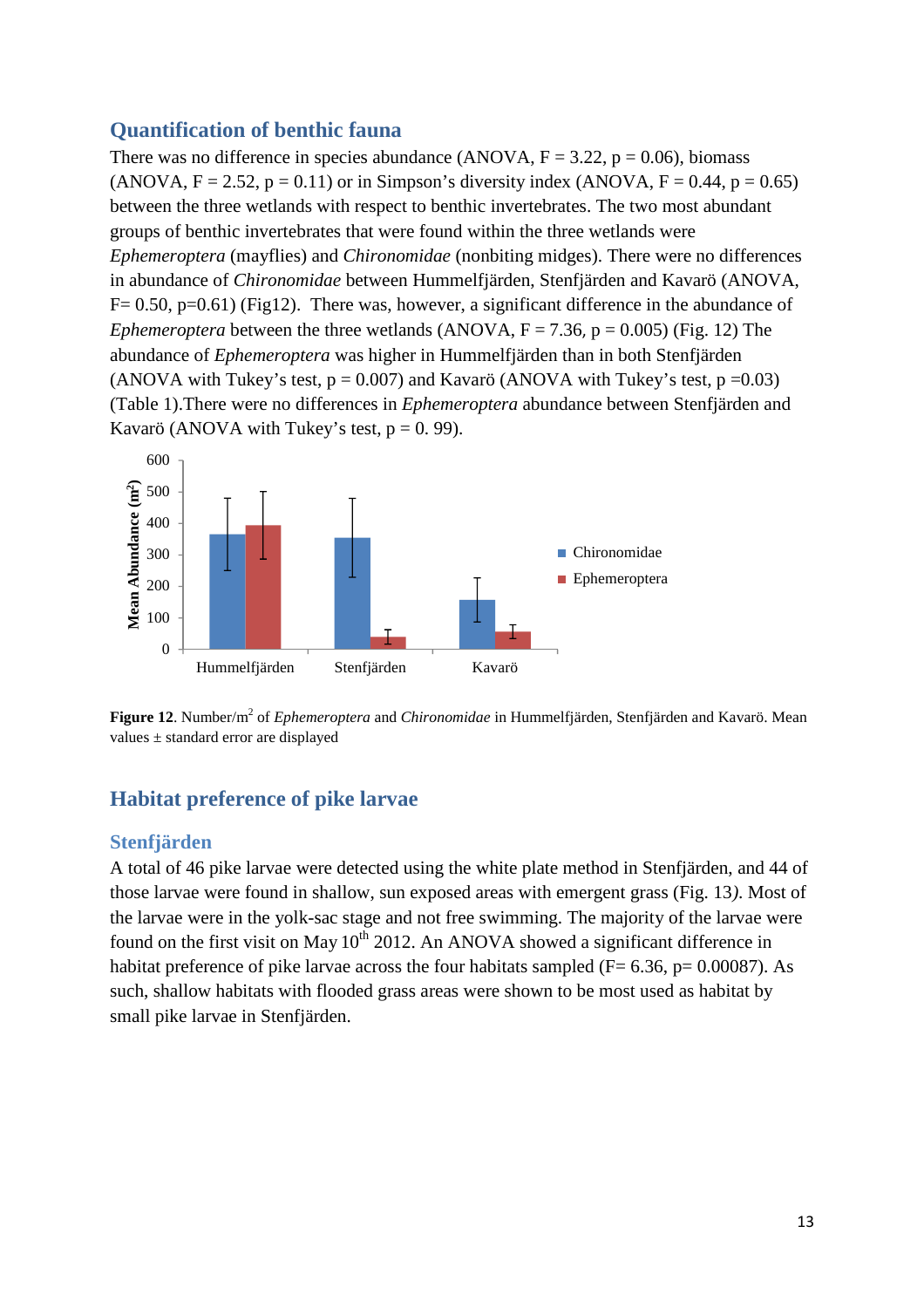![](_page_14_Figure_0.jpeg)

**Figure 13**. The bars with standard error show the mean number (LN+1) of pike larvae that were found with the white plate method in the different habitats of Stenfjärden.

#### **Hummelfjärden**

Only five pike larvae were found in Hummelfjärden using the white plate method. No pike larvae were found in the flooded swampforest. ANOVA showed no difference between habitats in Hummelfjärden (F=3.56, p= 0.11).

![](_page_14_Figure_4.jpeg)

![](_page_14_Figure_5.jpeg)

#### **Kavarö**

No pike larvae were found in Kavarö. The wetland was almost dry at the time of hatching. The white plate was, however, used in the existing stream but no pike could be detected here.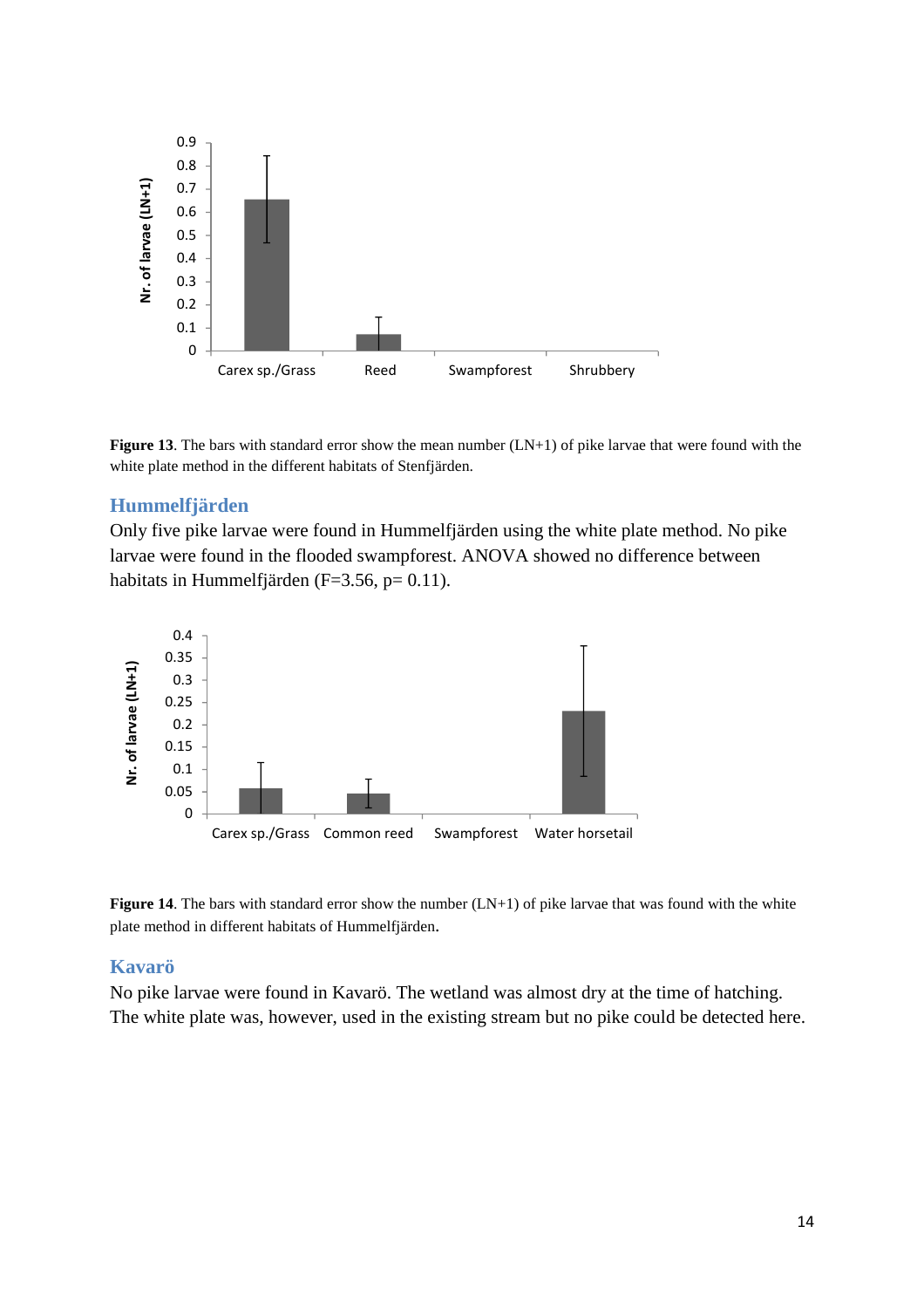## **Number, size and timing of emigrating pike larvae in relation to water temperature**

#### **Stenfjärden**

The temperatures in Stenfjärden were with the exception of a dip in late May and early June stable throughout the whole investigation period (Fig. 15a). Emigration of pike larvae started in May  $25<sup>th</sup>$  and the peak of pike emigration was during  $12-13<sup>th</sup>$  June when temperature had reached 16 °C. After June 13<sup>th</sup>, the number of migrating pike declined. A total of 1183 emigrating pike juveniles were caught in the two streams in Stenfjärden. The temperatures were also significantly higher in Stenfjärden than in Hummelfjärden ( $p = < 0.001$ ). The first emigrating pike larvae that were caught had a mean size of 18.6 mm, and the larvae grew linearly until the last day of sampling. The mean size on June  $21<sup>th</sup>$  was 52 mm and the pike larvae grew approximately 1.20 mm each day. The pike larvae were significantly larger in Stenfjärden than in Hummelfjärden ( $p = < 0.006$ ). No correlation between migrating pike and temperature could be detected.

![](_page_15_Figure_3.jpeg)

**Figure 15**. (a) The bars show numbers of emigrating pike from both streams that were caught and the line display the water temperature C  $\degree$  in Stenfjärden between May 25<sup>th</sup> and June 21<sup>th</sup>. (b) The bars show the mean size ( $\pm$ SD) of emigrating pike juveniles that were caught in the fish trap in Stenfjärden between May 25<sup>th</sup> and June  $21^{th}$  2013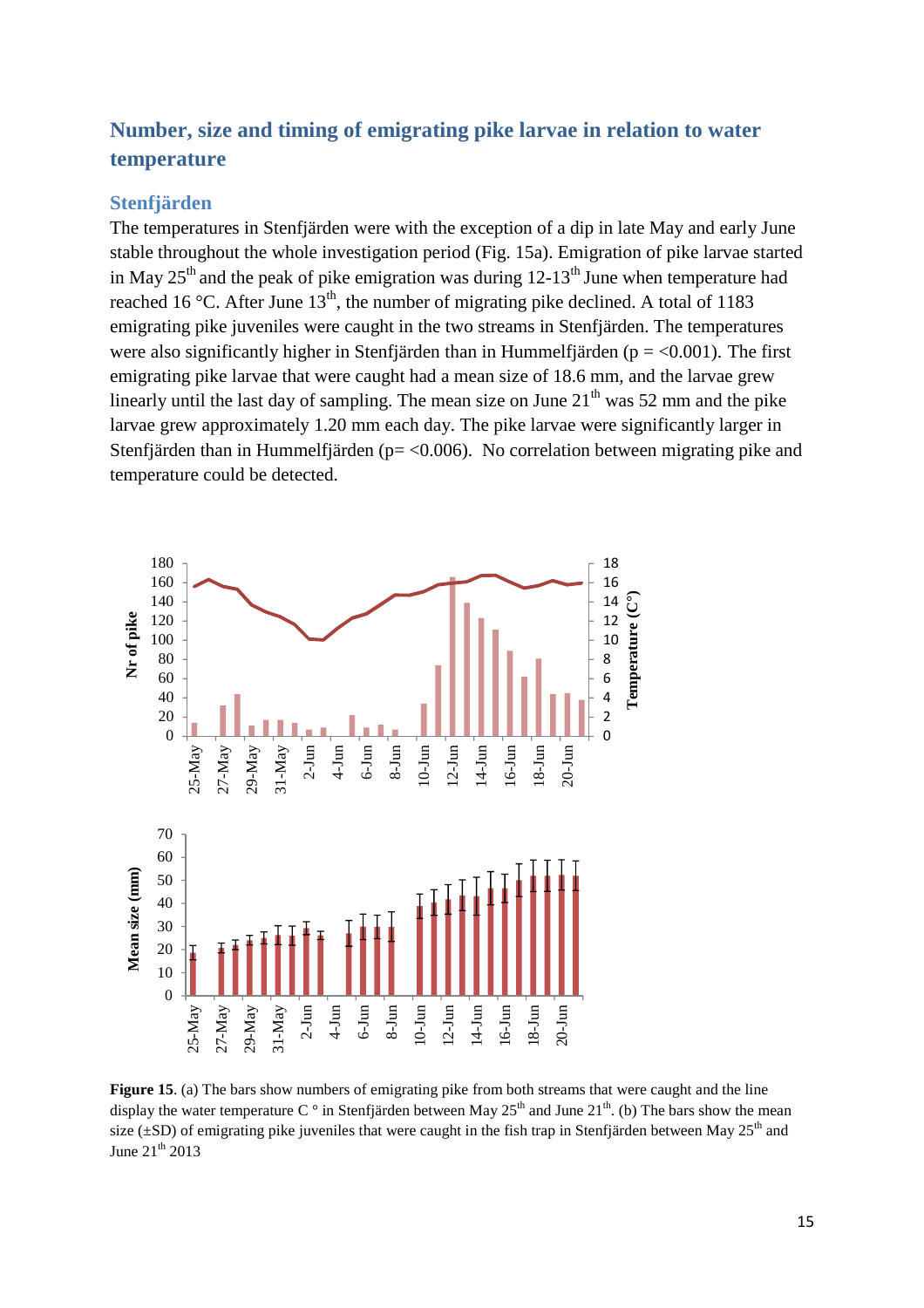#### **Humm**e**lfjärden**

The first emigrating pike larvae in Hummelfjärden were caught on May 25<sup>th</sup>, the same date as in Stenfjärden. A total of 49 emigrating pike larvae were caught in Hummelfjärden. The peak of migration was on June  $7<sup>th</sup>$  when 12 pike were caught at a temperature around 11 °C (Fig. 16a). The mean water temperature during the investigation period in Hummelfjärden was stable and around 12 °C. The temperature was significantly lower in Hummelfjärden during the investigation period than in Stenfjärden ( $p = < 0.001$ ). The first four pikes had a mean size of 15 mm, and the last pike larva that was caught was 38 mm long (Fig.16b). In Hummelfjärden the pike larvae grew approximately 0.80 mm each day. The pike larvae were significantly smaller in Hummelfjärden then in Stenfjärden ( $p = < 0.006$ ). No correlation between migrating pike and temperature could be detected.

![](_page_16_Figure_2.jpeg)

**Figure 16**. The bars show numbers of emigrating pike that were caught in the trap and the line display the water temperature C  $\degree$  in Hummelfjärden between May 25<sup>th</sup> and June 21<sup>th</sup> (b) The bars show the mean size ( $\pm$ SD) of emigrating pike fry that were caught in the fish trap in Hummelfjärden between May  $25<sup>th</sup>$  and June  $21<sup>th</sup>$  2013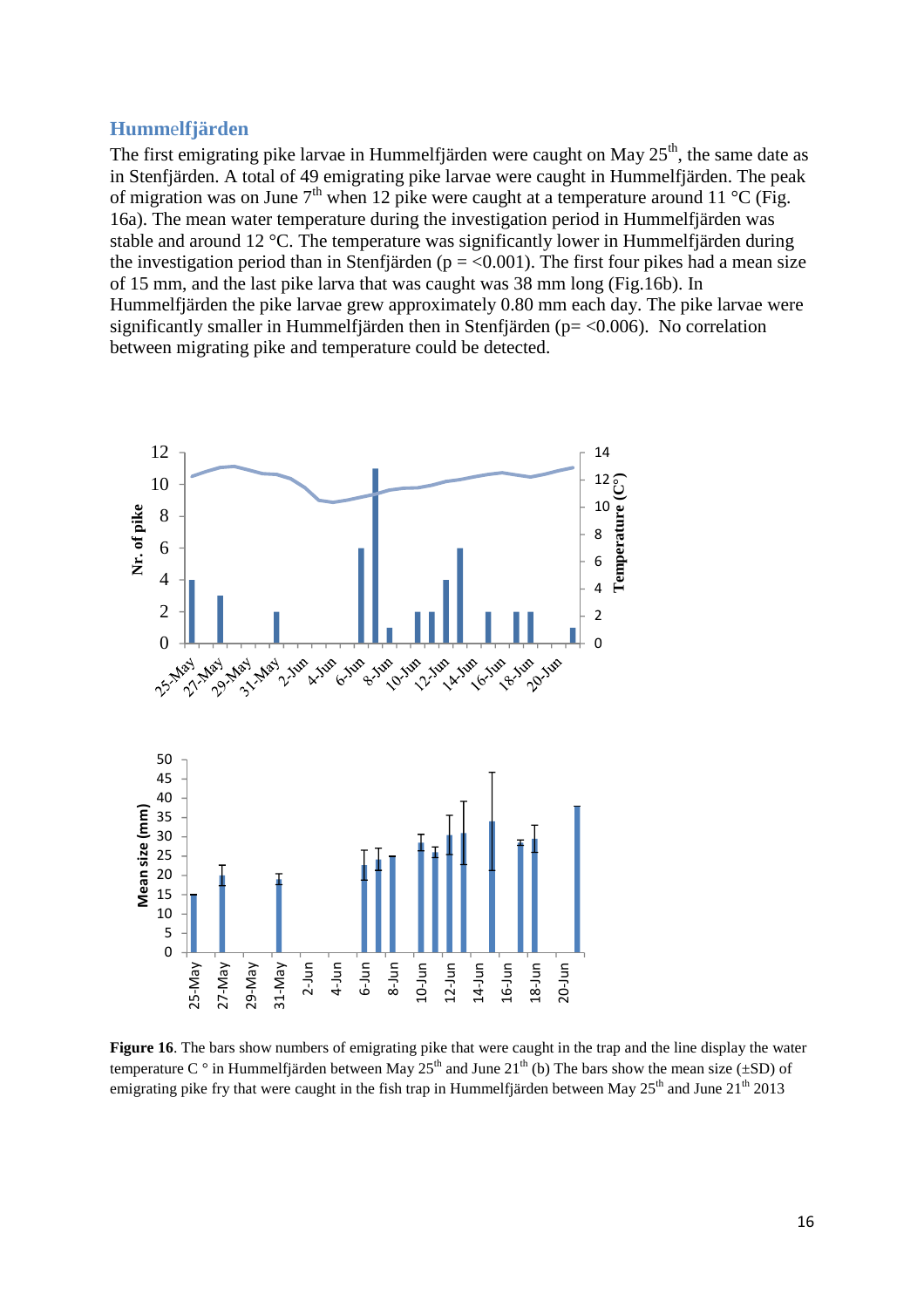#### **Kavarö**

No emigrating pike larvae were caught during the investigation period in Kavarö.

### **Young of the year (Y-O-Y) pike in Hummelfjärden**

Underwater detonations revealed that some pike juvenile remained in the wetland over the summer. The mean length of the five pikes recorded was 18 cm. Besides catching pike, a total of 12 perch and 18 roach was caught (table. 2).

| Table 2. To see if any juvenile pike remained in the wetland four detonations was conducted in Hummelfjärden. |                             |                  |              |                |  |
|---------------------------------------------------------------------------------------------------------------|-----------------------------|------------------|--------------|----------------|--|
| Fish                                                                                                          | Pike ( <i>Esox lucius</i> ) | Size (pike)      | Perch (Perca | Roach (Rutilus |  |
|                                                                                                               |                             |                  | fluviatilis) | rutilus)       |  |
| Detonation 1                                                                                                  |                             | 24.7 cm, 12.3 cm |              |                |  |
| Detonation 2                                                                                                  |                             | $22 \text{ cm}$  |              |                |  |
| Detonation 3                                                                                                  |                             |                  |              | 18             |  |
| Detonation 4                                                                                                  |                             | 13.1 cm          |              |                |  |
|                                                                                                               |                             |                  |              |                |  |

# **Discussion**

## **Migrating adults**

Fish undertake migration for several reasons. The reason could be because of changes in environmental conditions, search for better feeding grounds, to avoid predation, but also for reproduction (Winfield 2009). Migration could be on a small scale between different habitats within lakes and rivers in their search for food or to avoid predation (Brönmark et al. 2008; Winfield 2009), but also on a larger scale such as the Atlantic salmon (*Salmo salar*) that travels hundreds of kilometers to reach breeding grounds in freshwater (Winfield 2009). Spawning migration is probably the most known and spectacular reason for fish migration. Freshwater fishes in the Baltic Sea like pike, perch and common roach undertake shorter migrations during spring and travel up in small tributaries for spawning. In this study I show that Stenfjärden, Hummelfjärden and Kavarö in focus are all used as spawning ground by migrating pike from the Baltic Sea. One reason for this migration in coastal freshwater streams could be that freshwater systems offer more favorable conditions and habitats in terms of spawning and nursery areas than the brackish water of the Baltic Sea (Muller and Berg 1982). Different kinds of hinder could prevent anadromous fishes from reaching their breeding grounds in freshwater. In Stenfjärden and Kavarö there were no obstacles for migrating fish but in Hummelfjärden there are two obstacles. Migrating fish in Hummelfjärden must be transferred with fyke nets over the floodgate by man if they should be able to reach breeding ground further up in the system.

## **Food resources for pike larvae**

Flooding in freshwater caused by high water levels during spring create a suitable spawning habitat for the Northern pike (Ljunggren et al 2011). Flooded shallow areas with high cover of vegetation are important not only as spawning areas but also as nursery grounds. Submerged,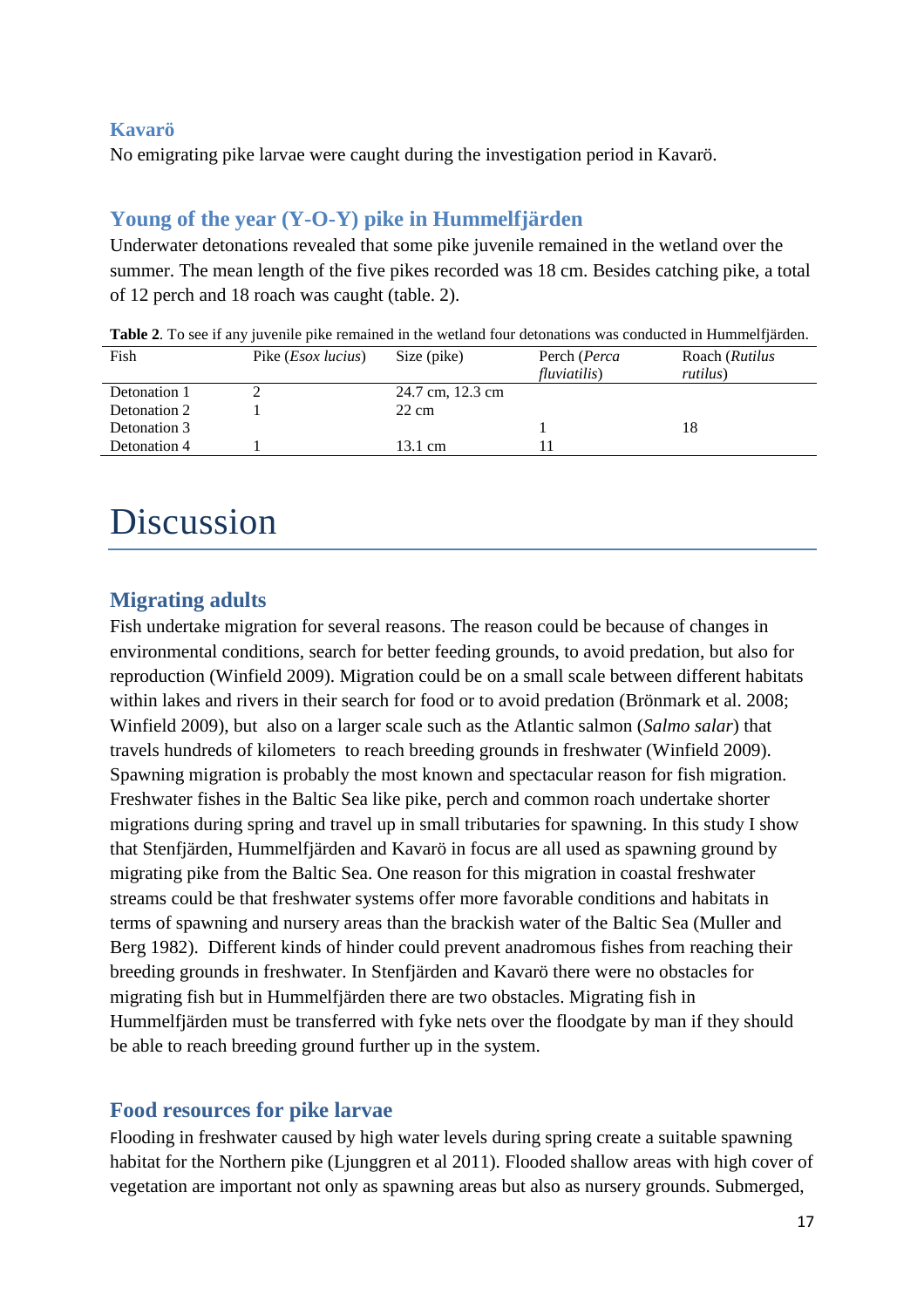emerged and floating vegetation creates a complex environment which is important for young pike (Raat 1988; Casselman and Lewis 1996; Ljunggren et al 2011). Shallow areas are heated quickly during spring and this favors production of vegetation, zooplankton and benthic fauna which is an important food resource for pike fry especially in the early life (Bry 1996; Casselman and Lewis 1996; Nunn et al. 2012). Another advantage with spawning in freshwater is that freshwater zooplankton seems to be of higher quality than zooplankton in brackish water in the Baltic Sea (Engström-Öst et al. 2005). My study showed no overall differences between the three wetlands when it comes to total biomass, diversity of benthic invertebrates. Hummelfjärden showed a tendency of containing higher abundance of benthic invertebrate but no significant difference could be detected. The two largest groups of benthic invertebrate in these wetlands were mayflies (*Ephemeroptera*), and non-biting midges (*Chironomidae*) which both are important food sources for pike larvae (Skov et al. 2003; Nilsson et al. 2011, unpublished manuscript). The abundances of *Ephemeroptera* in Hummelfjärden were significantly higher than in Stenfjärden and Kavarö, but there were no difference in abundance of chironomidae between the wetlands. During the first week the pike larvae depends on its yolk-sac as a nutrient source and as soon as the yolk-sac is consumed, they immediately start to use exogenous food intake (Billard 1996; Bry 1996; Morrow and Miller 1998; Inskip 1982). Studies have shown that during the first week of life, the diet of pike consists mostly of zooplankton and as the larvae grows larger they shift to a diet that consists more of *Chironomidae* larvae and other aquatic insects such as *Ephemeroptera* (Bry 1996; Skov et al. 2003). I show that in the investigated wetlands, there was suitable food available for the small pike larvae when it comes to benthic fauna. Wetlands that have high production of zooplankton and benthic fauna at time when pike larvae hatch could probably harbor more pike larvae and contribute to a higher production of juvenile pike stronger Y-O-Y stock in the Baltic Sea (Ljunggren et al 2011). In this study however, there were more emigrating pike larvae in Stenfjärden than in Hummelfjärden, but the highest abundance of *Ephemeroptera* was found in Hummelfjärden. One explanation for this could be that due to the higher food densities, pike larvae did not chose to migrate out from Hummelfjärden. A lower density of *Ephemeroptera* in Stenfjärden might also be due to a higher density of pike larvae suppressing the food resources, or that other factors than the density of benthic fauna, as for example the extent of flooded vegetation, was more important for the production of pike larvae.

#### **Habitat preference**

No pike larvae could be detected in Kavarö since the wetland was dry at the time of sampling. The most preferably habitat for pike fry in Stenfjärden was in sheltered shallow, sun exposed areas with emergent grass/carex. Previous studies have also shown that shallow sheltered areas with emergent grass and sedges are the most suitable habitat for young pike larvae (Casselman and Lewis 1996). These environments provide shelter and food but also offer good substrate for the pike egg (Bry 1996; Ljunggren et al. 2011), since it is important that the eggs are kept away from the bottom where anoxic condition could develop (Casselman and Lewis 1996). Deeper water and areas with common reed and shrubbery vegetation and flooded swamp forest in Stenfjärden was shown to be less selected by pike larvae. In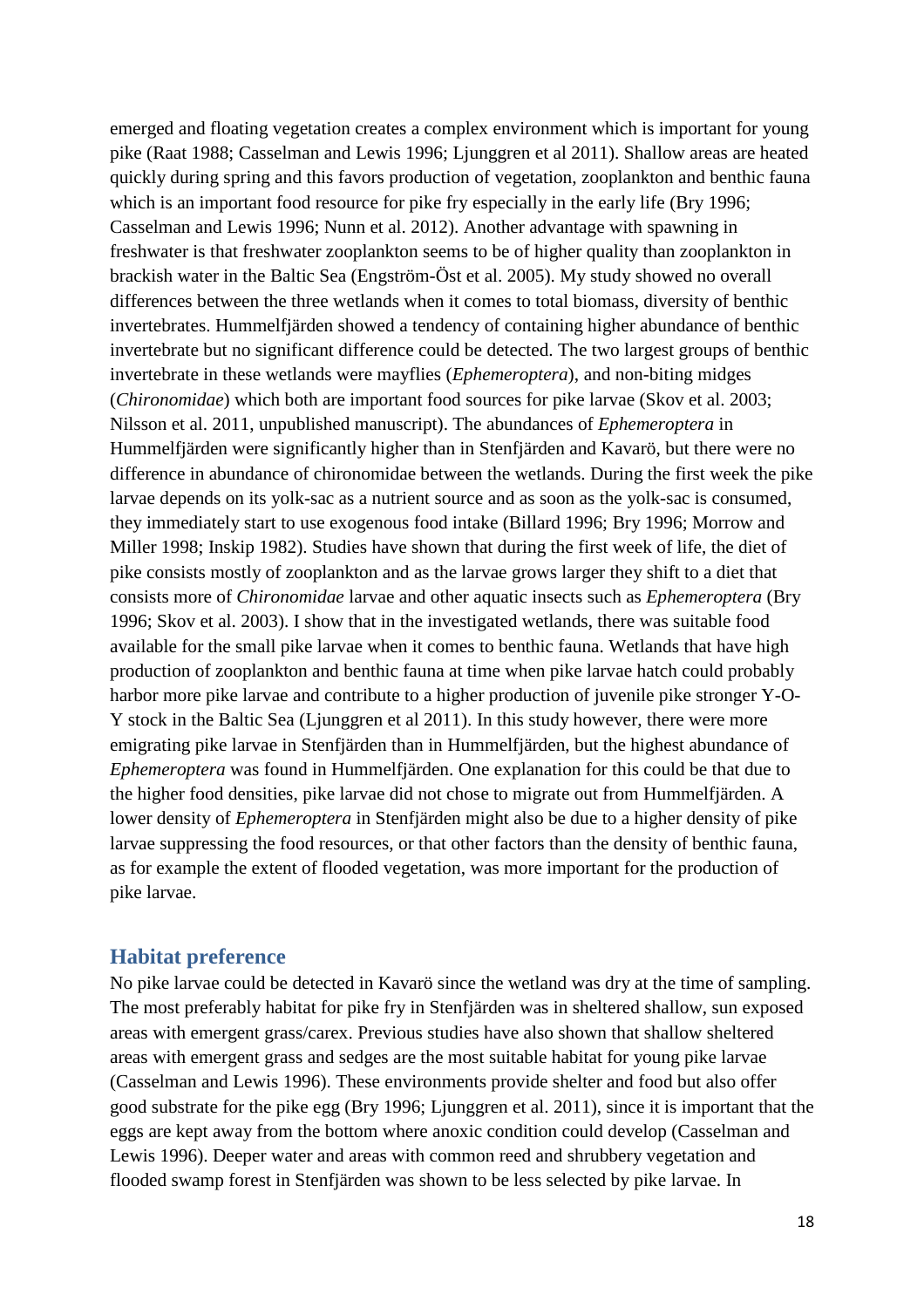Hummelfjärden, shallow sun-exposed areas with grass and sedges are few and only one pike larvae was found in these habitats. Two larvae were found in areas with common reed and two were found in water horse tail. Potential spawning habitats in Hummelfjärden consist mostly of flooded areas with common reed. My results clearly show that shallow sheltered areas with grass and carex was the most attractive habitat. If this is a general pattern, these kinds of habitats should be favored and created in wetland management. Swampforest and shrubbery areas in these two wetlands were shown to be less attractive. The bottom in this flooded swampforest was covered with decaying leaves and sticks, with little sunlight reaching the water surface. This is probably not a suitable environment for fast growing pike larvae. As the pike larvae grow bigger they also need to expand to deeper water (Casselman and Lewis 1996) and this could be a reason that almost no larvae were found during week two and three of the investigation period.

#### **Emigration of juveniles**

Previous studies in Kalmar strait have shown that a large proportion of all pike fry that hatched in the wetlands chose to migrate back to the Baltic Sea within one month (Nilsson et al. 2011, unpublished manuscript; Ljunggren et al. 2011). This is probably a way to maximize their chance of survival by avoiding starvation/competition and cannibalism in the wetland (Ljunggren et al. 2011). The first emigrating pike larvae were caught on May  $25<sup>th</sup>$  in Stenfjärden at a temperature of 16 °C. The peak of emigration occurred in June 12-13th. Pike larvae small as 14 mm were caught in the trap in this area. This shows that as soon as the larvae are able to swim, some choose to migrate back directly to the Baltic Sea. This early migration could be to avoid predation by other pikes (Morrow and Miller 1998) or avoid competition or the risk of being trapped in small water cavities when the spring flooding retreats (Nilsson et al. 2011, unpublished manuscript; Ljunggren et al. 2011). The first migrating pike larvae in Hummelfjärden were also caught on May  $25<sup>th</sup>$ . The mean size was 15 mm on the first day of migration at a temperature of 12.3 °C. The temperature was lower in Hummelfjärden throughout the whole investigation period and there was significant difference in size between the two wetlands. Pike larvae were significantly smaller in Hummelfjärden than in Stenfjärden. Pike larvae grow rapidly and in Stenfjärden they grew around 1.20 mm each day and in Hummelfjärden the larvae grew around 0.80 mm each day. Higher temperature in Stenfjärden could be an explanation for faster growing pike larvae (Raat 1988; Bry et al. 1991; Casselman and Lewis 1996). The food resources were high in both wetlands so food resources were probably not the reason for the difference in growth of the pike larvae. The emigration from Hummelfjärden and Stenfjärden started at the same day at different temperature so the temperature did not seem to be the trigger for this early migration. Stenfjärden has more flooded vegetation hence more suitable nursery areas than Hummelfjärden and this could be one explanation why there were more pike larvae in Stenfjärden (Casselman and Lewis 1996)..

There could be several reasons why there was low emigration rate in Hummelfjärden. Abiotic factors could be one explanation, like low temperature, change in oxygen and water levels might affect pike roe and small larvae negatively (Casselman and Lewis 1996). Another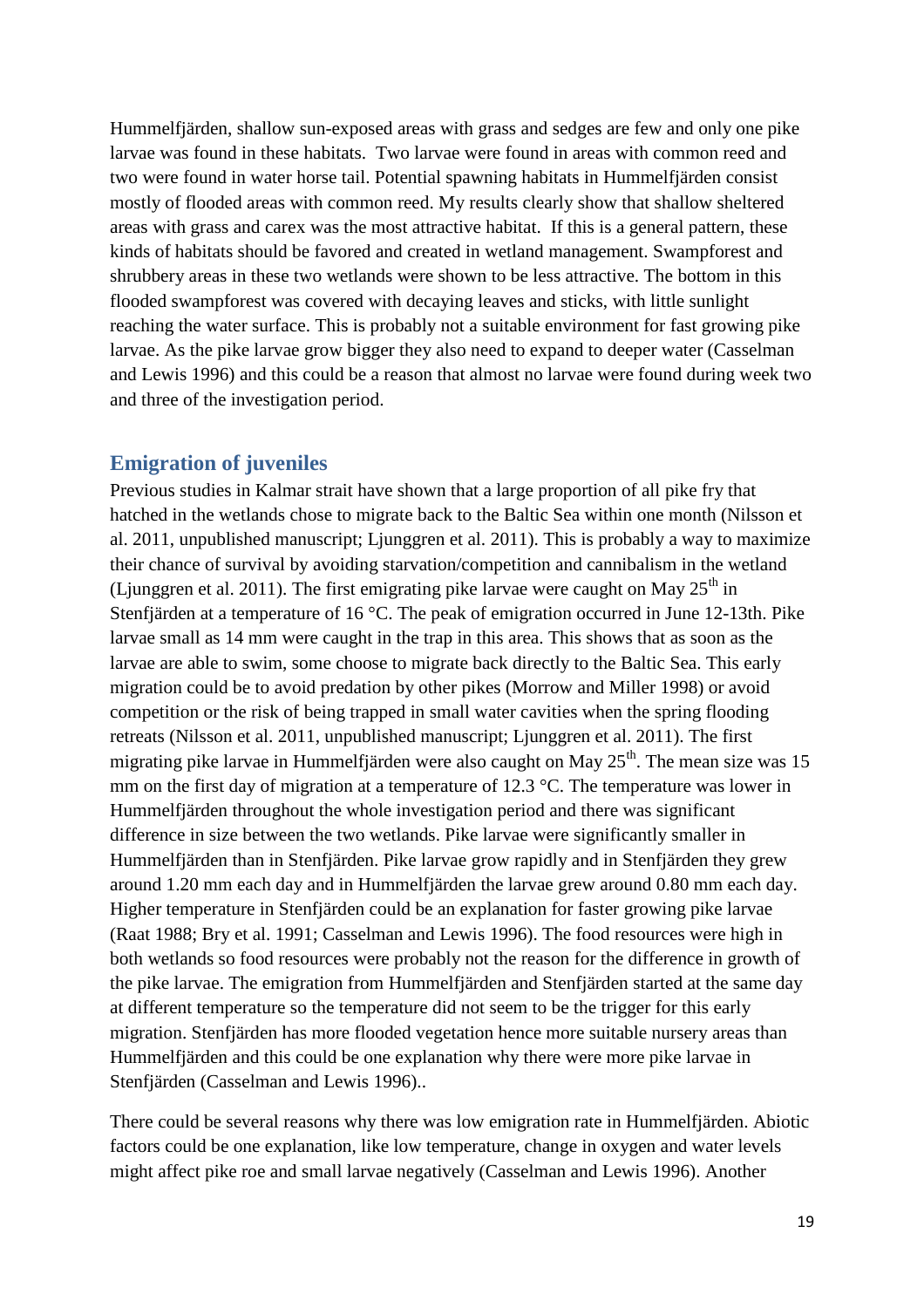reason could be that, emigration by pike larvae is a way to increase their chances of survival and if conditions are suitable there might be an advantage to remain in the nursery area (Casselman and Lewis 1996; Ljunggren et al. 2011). I show with the detonation method that some pike juveniles actually remained in the nursery areas during the summer in Hummelfjärden. Besides favorable environmental conditions, the floodgate in Hummelfjärden could also be a potential reason for low migration of juveniles. To what extent floodgates prevent emigration is not known, but studies on this issue should be conducted.

No pike fry were caught in Kavarö even though adult pike migrated in this system to spawn. That spawning actually took place was observed by the landowner (Conny Söderqvist, personal communication). A reasonable explanation why there was no production of pike or other fishes in Kavarö might be that the temporary wetland dried out too quickly in order for pike to grow and migrate out to deeper water for survival. Only small patches with water was left and these cavities of water had no connection with the nearby stream. The stream in Kavarö has been straightened and channelized for increasing the drainage in the area and this probably caused an early dry up of the wetland.

### **Suggestions on management of the wetlands investigated**

Exploitation and eutrophication have both had an effect on pike recruitment along the coast of the Baltic Sea (Nilsson et al. 2004). In areas where there still are suitable spawning and nursery grounds for anadromous fish, different kinds of obstacles could prevent the fish from reaching these important habitats. In Stenfjärden there were no visual obstacles in the stream. There is a culvert in one of the streams but this didn't show to be a hinder for the pike. One possible obstacle in Stenfjärden for both adults and juveniles are the dense vegetation. The stream begins inside a dense swamp forest, and in some areas the vegetation starts to get very dense. One way to solve this problem would be to clear off some vegetation and make it easier for the adult pike to reach the spawning ground. This would also facilitate emigrating pike to reach the Baltic Sea.

In Kavarö there is a culvert and a dam which is open during spring and does not prevent migrating fish. A possible practical management measure in Kavarö is to recreate the meandering of the stream that might cause flooding, allow the water to stay a longer period in the wetland and hence to make the stream more natural in its appearance. Another way could be to create flooding by damming the stream during spring and prevent water retreat before the pike larvae have hatched. The Kavarö wetland consists mostly of different kind of grasses and should be a good breeding ground for pike, especially if the area also could be grazed by cattle.

In Hummelfjärden there are two obstacles that could prevent or make it more difficult for the fish to reach their spawning areas. At the outlet of the wetland there is a minor obstacle in form of a small dam. Depending on the water flow, it could be a hinder for migrating fish. Further up in the system there is an absolute stop in form of a floodgate that makes it impossible for the fish to pass. The only way for the fish to reach the spawning areas is to be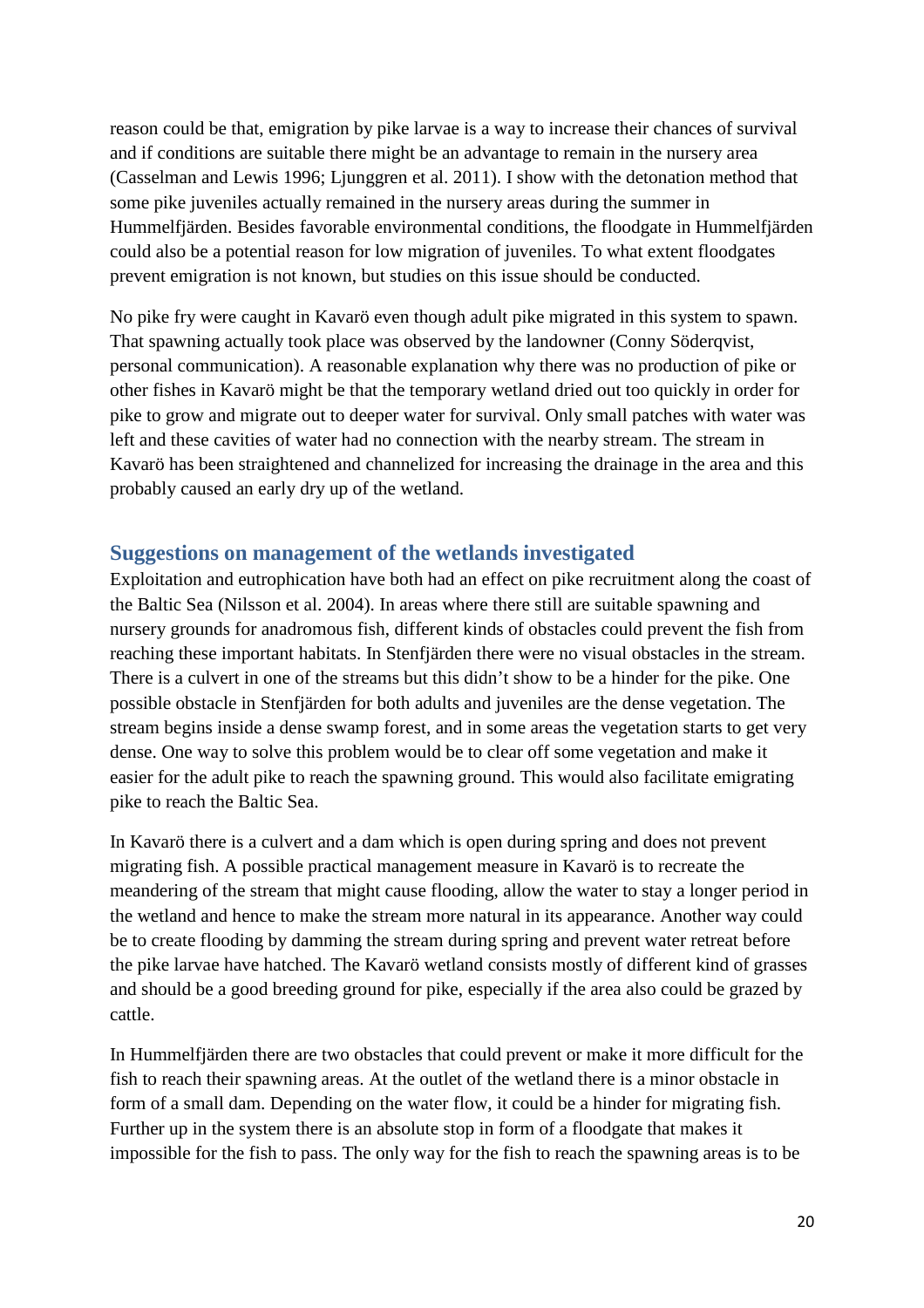transferred by man. At the smaller dam near the outlet to Baltic Sea, one solution could be to create a small pathway around the dam to make a clear pathway.

# Conclusion

Kavarö, Hummelfjärden and Stenfjärden were all used as spawning ground by northern pike. By using special fish traps I show that pike larvae chose to emigrate shortly after they have hatched. Food resources and temperature didn't seem to be the cause of emigration in these three wetlands. Decreasing water level and cannibalism could be two reasons for this early emigration. Pike larvae were caught in Hummelfjärden and Stenfjärden but no pike larvae were caught in Kavarö even though adult pike spawned in the system. Results from this study have shown that human impact such as building of floodgates and channelization of streams actually has an effect on spawning and nursery areas. Wetlands along the coast of the Baltic Sea are important habitats for anadromous fishes and creating new and restoring degraded wetlands could be a good way to support and strengthen pike populations locally in the Baltic Sea.

# Acknowledgement

First of all, I would like to thank Upplandsstiftelsen for providing this interesting project. I am also very grateful for all the help from Tomas Loreth and Johan Persson with the field equipment and other expertise on this subject. I really learned a lot during this project. Throughout the project I have received great help from my supervisors Peter Eklöv, professor at Uppsala University and Jens Olsson, researcher at the Institute of Coastal Research. I really appreciated all suggestions and comments, both on the fieldwork and on my writing. I also want to thank Karl- Erik Brännkärr in Öregrund and Conny Söderqvist in Kavarö who work with counting and measuring all migrating fish and who let us use the streams. I would also like to thank Leif Kristensen in Stenskär for letting us place our traps in the stream. I also want to thank my field companion Emelie Hedlin for companionship during the field work.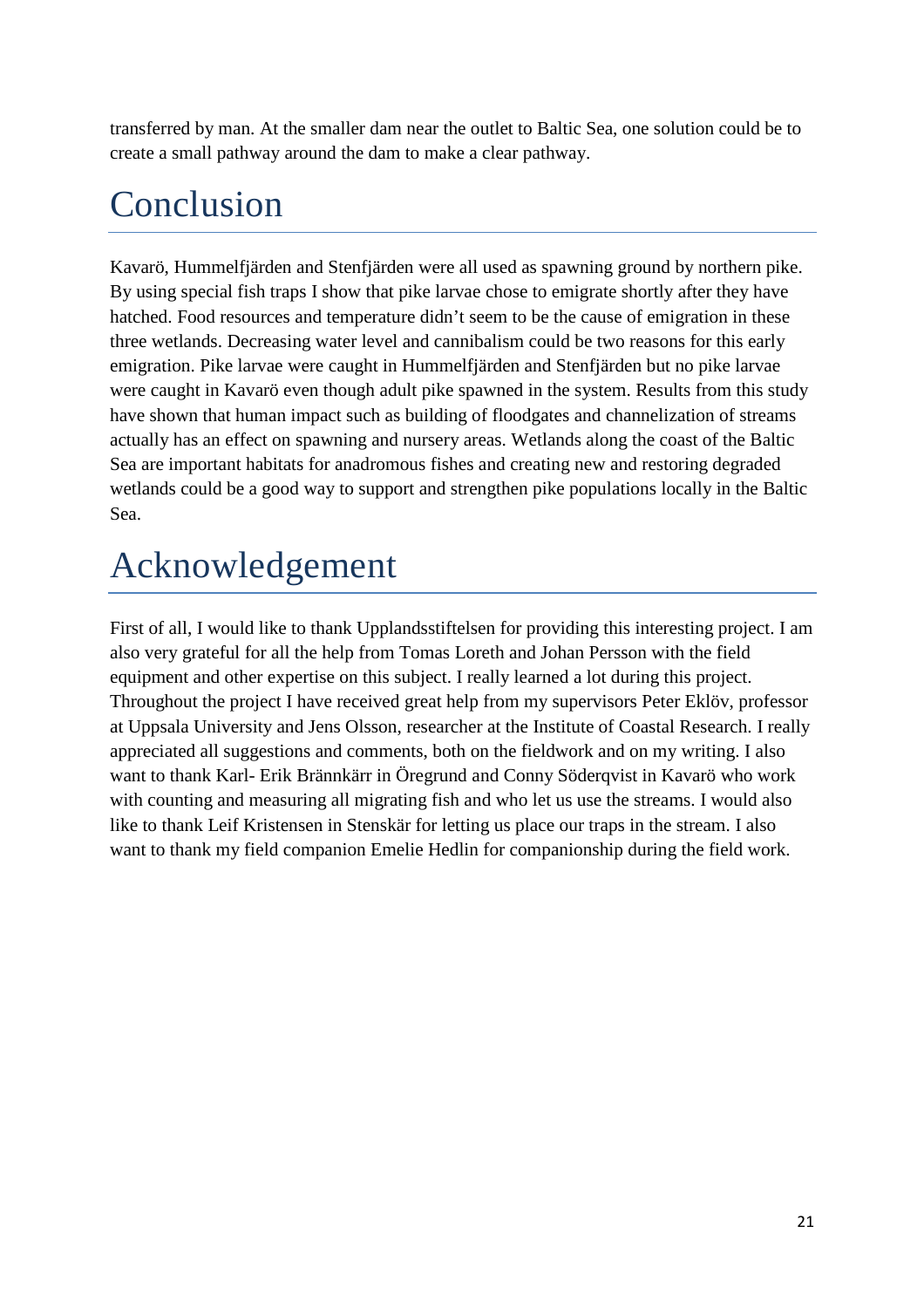## Reference

- Barendregt, A., D. F. Whigham, P. Meire, A. H. Baldwin, and S. Van Damme (2006) Wetlands in the tidal freshwater zone. Wetlands: Functioning, Biodiversity Conservation, and Restoration 191: 117-148.7.
- Billard, R (1996) Reproduction of pike: gametogenesis, gamete biology and early development. John F, Craig. Pike Biology and exploitation: 13-43. Chapman & Hall, London.
- Bobbink, R., D. F. Whigham, B. Beltman, and J. T. A. Verhoeven. (2006) Wetland functioning in relation to biodiversity conservation and restoration. Wetlands: Functioning, Biodiversity Conservation, and Restoration 191: 1-12.
- Bry, C., M. G. Hollebecq, V. Ginot, G. Israel & J. Manelphe (1991) Growth-patterns of pike (*Esox lucius*) larvae and juveniles in small ponds under various natural temperature regimes. Aquaculture, 97**:** 155-168.
- Bry,C (1996) Role of vegetation in the life cycle of pike. John F, Craig. Pike Biology and exploitation: 45-68. Chapman & Hall. London.
- Brönmark, C., LA, Hansson (2005) The Biology of Lakes and Ponds. Second Edition. Oxford University Press Inc. New York.
- Bronmark, C., C. Skov, J. Brodersen, P. A. Nilsson, and L. A. Hansson. (2008). Seasonal Migration Determined by a Trade-Off between Predator Avoidance and Growth. Plos One 3 (4): e1957.
- Burton, T.M., R-W.Tiner (2009) Wetland, Ecology of wetlands. Gene E, Likens (red.). Encyclopedia of inland water: 507-515. Academic Press Inc. Oxford.
- Casini, M., J. Lovgren, J. Hjelm, M. Cardinale, J. C. Molinero & G. Kornilovs (2008) Multilevel trophic cascades in a heavily exploited open marine ecosystem. Proceedings of the Royal Society B-Biological Sciences, 275: 1793-1801.
- Casselman, J. M. & C. A. Lewis (1996) Habitat requirements of northern pike (Esox lucius). Canadian Journal of Fisheries and Aquatic Sciences, 53**:** 161-174.
- Covich, A P (2009) Biological integration among inland aquatic ecosystems- Biodiversity of Aquatic Ecosystems. Gene E, Likens (red.). Encyclopedia of inland waters: 379-386. Academic Press Inc. Oxford.
- Craig, J.F (1996) Population dynamics, predation and role in the community. John F, Craig. Pike Biology and exploitation: 13-43. Chapman & Hall, London.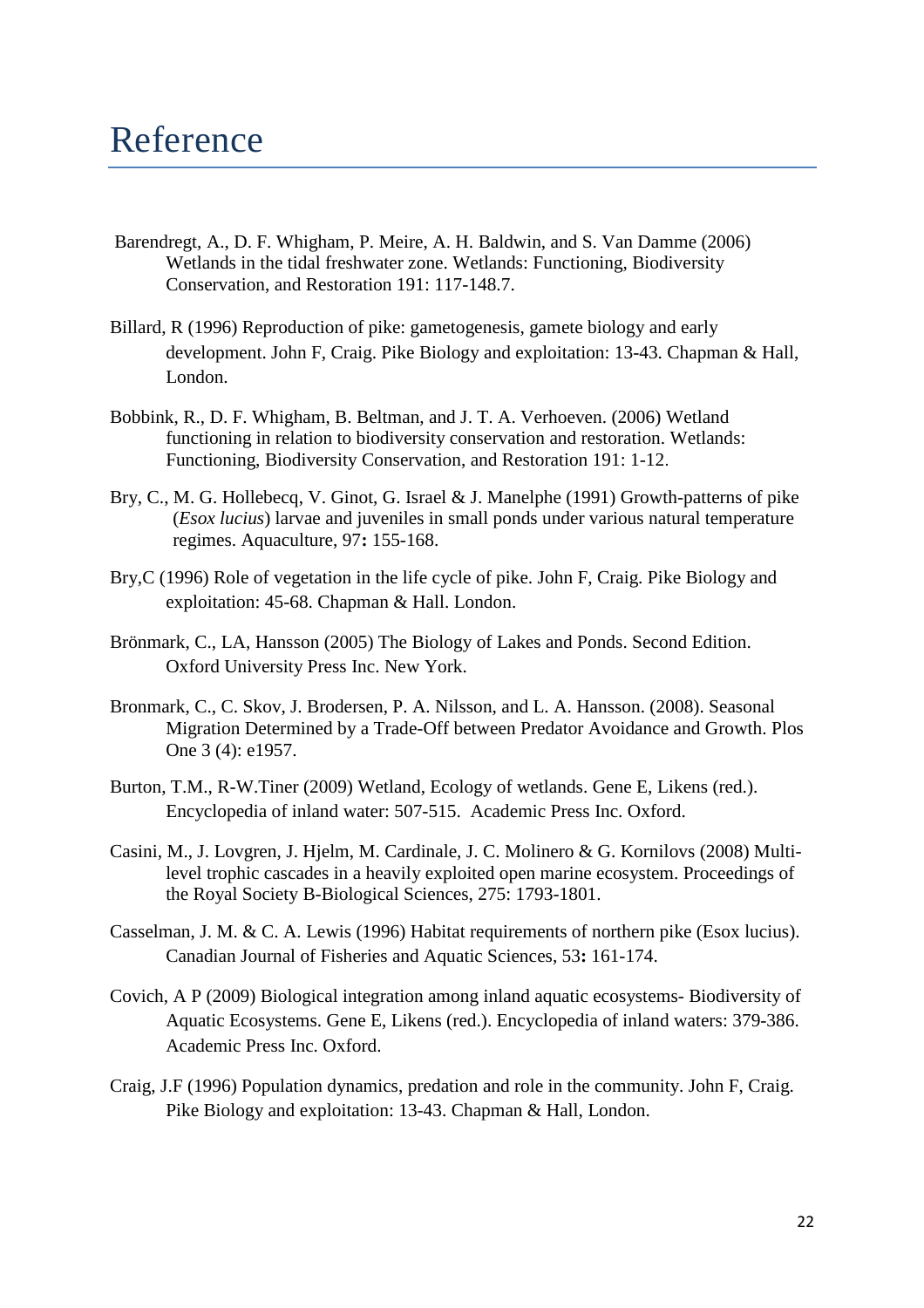- Engstedt, O., P. Stenroth, P. Larsson, L. Ljunggren & M. Elfman (2010) Assessment of natal origin of pike (*Esox lucius*) in the Baltic Sea using Sr:Ca in otoliths. Environmental Biology of Fishes, 89**:**547-555.
- Engstedt, O., P.Larsson, P.Koch, S.Skov, P.Tibblin, J.Nilsson, T.Borger, P.Stenroth (2011) Annual spawning migration of anadromous pike (Esox lucius L.) in streams entering the Baltic Sea. In: Engstedt, O. Anadromous pike in the baltic sea. Diss., Linnaeus University Press.
- Engstrom-Ost, J., M. Lehtiniemi, S. H. Jonasdottir & M. Viitasalo (2005) Growth of pike larvae (*Esox lucius*) under different conditions of food quality and salinity. Ecology of Freshwater Fish, 14**:** 385-393.
- Findlay, S (2009) Wetlands. Tidal Freshwater Wetlands. Gene E, Likens (red.). Encyclopedia of inland waters: 558-562. Academic Press Inc. Oxford.
- Fisher, J. & M. C. Acreman (2004) Wetland nutrient removal: a review of the evidence. Hydrology and Earth System Sciences, 8**:** 673-685.
- Hagerberg, A., Krook, J., Reuterskiöld, D., m.fl (2004) Åmansboken. Vård skötsel och restaurering av åar i jordbruksbygd. Saxån-Braåns vattenvårdskommitte. Landskrona. Sweden. Walli&Dalholm Boktryckeri AB.
- Hamilton, S K (2009) Wetlands of Large Rivers: Flood plains. Gene E, Likens (red.). Encyclopedia of inland waters: 607-610. Academic Press Inc. Oxford.
- Inskip, D. (1982) Habitat suitability index models: Northern pike. Fish and Wildlife Service. FWS/OBS-82/10.17.
- Jansson, B. O. & K. Dahlberg (1999) The environmental status of the Baltic Sea in the 1940s, today, and in the future. Ambio, 28**:** 312-319.
- Jones, J R., J A Downing (2009) Applied Aspects of Inland Aquatic Ecosystems. Agriculture. Gene E, Likens (red.). Encyclopedia of inland waters: 225-233. Academic Press Inc. Oxford.
- Kullander, S.O., L. Nyman, K. Jilg & B. Delling (2012) Nationalnyckeln till Sveriges flora och fauna. Strålfeniga fiskar. Actinopterygii. Artdatabanken, SLU, Uppsala.
- Lappalainen, A., M. Harma, S. Kuningas & L. Urho (2008) Reproduction of pike (Esox lucius) in reed belt shores of the SW coast of Finland, Baltic Sea: a new survey approach. Boreal Environment Research, 13**:** 370-380.
- Lehtonen, H., E. Leskinen, R. Selen & M. Reinikainen (2009) Potential reasons for the changes in the abundance of pike, Esox lucius, in the western Gulf of Finland, 1939- 2007. Fisheries Management and Ecology, 16**:** 484-491.
- Ljunggren, L., J. Olsson, J. Nilsson, P. Stenroth, P. Larsson, O. Engstedt, T. Borger & O. Sandstrom (2011) Water courses as recruitment areas for pike in the Baltic Sea.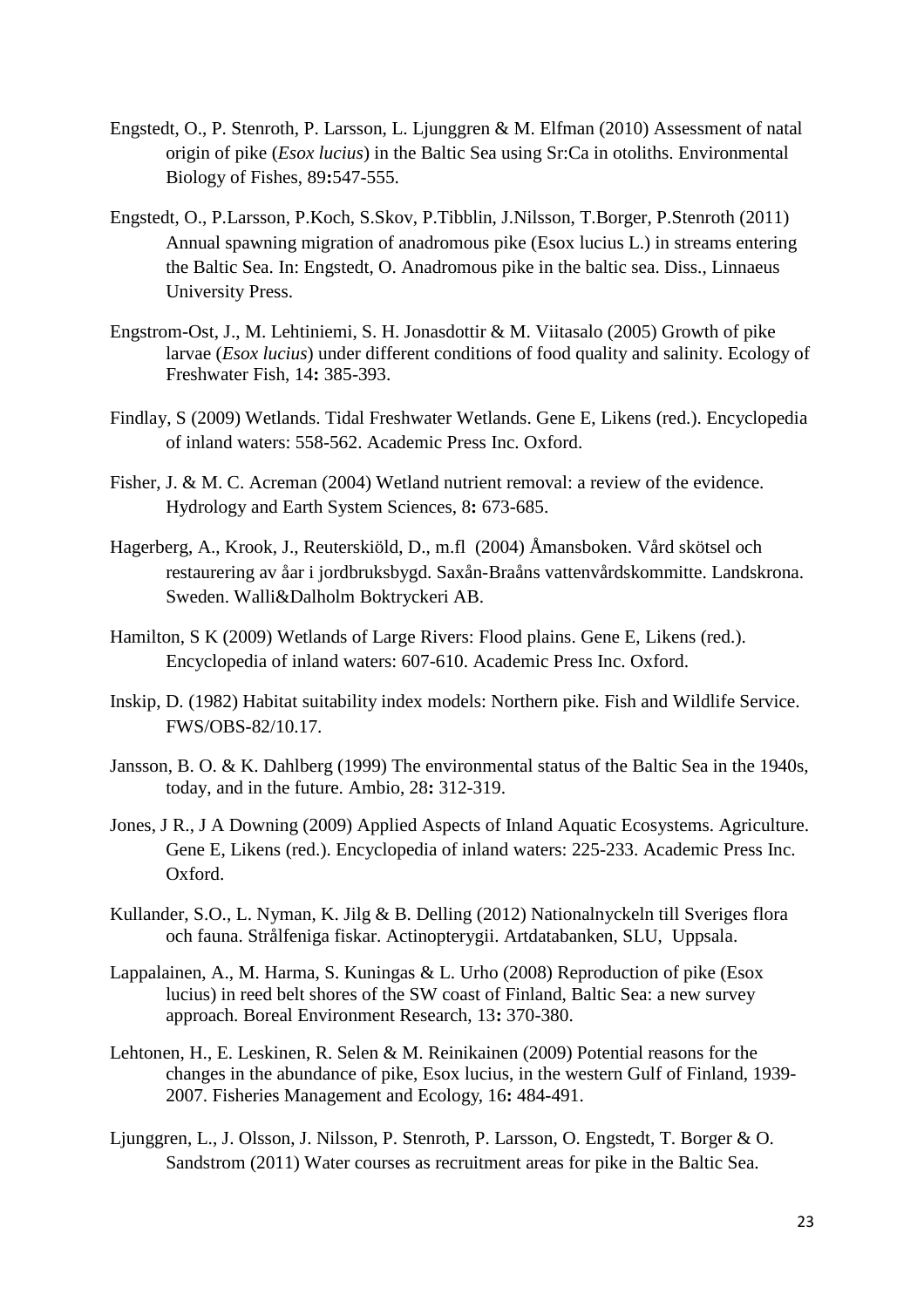Experiences and recommendations from the research project. (Vatmarker som rekryteringsomraden for gadda i Ostersjon erfarenhet och rekommendationer fran ett forskningsprojekt.). Finfo Fiskeriverket Informerar, 1.

- Ljunggren, L., A. Sandstrom, U. Bergstrom, J. Mattila, A. Lappalainen, G. Johansson, G. Sundblad, M. Casini, O. Kaljuste & B. K. Eriksson (2010) Recruitment failure of coastal predatory fish in the Baltic Sea coincident with an offshore ecosystem regime shift. Ices Journal of Marine Science 67: 1587- 1595.
- Mollmann, C., B. Muller-Karulis, G. Kornilovs, and M. A. St John (2008) Effects of climate and overfishing on zooplankton dynamics and ecosystem structure: regime shifts, trophic cascade, and feedback coops in a simple ecosystem. Ices Journal of Marine Science 65: 302-310.
- Morrow, J. V. & G. L. Miller (1998) Size of larval northern pike emigrating from spawning wetlands. Journal of Freshwater Ecology, 13**:** 343-349.
- Muller, K. & E. Berg (1982) Spring migration of some anadromous freshwater fish species in the northern bothnian sea. Hydrobiologia, 96**:** 161-168.
- Nilsson, A (1996) Aquatic insects of North Europe: A taxonomic handbook. Vol. 1. Ephemeroptera - Plecoptera - Heteroptera - Neuroptera - Megaloptera – Coleoptera-Trichoptera – Lepidoptera. Apollo Books.
- Nilsson, A (1997) Aquatic insects of North Europe: A taxonomic handbook. Vol. 2. Odonata-Diptera. Apollo Books.
- Nilsson, J. (2006) Predation of northern pike (Esox lucius L.) eggs: A possible cause of regionally poor recruitment in the Baltic Sea. Hydrobiologia, 553**:** 161-169.
- Nilsson, J., J. Andersson, P. Karås & O. Sandström (2004) Recruitment failure and decreasing catches of perch (Perca fluviatilis L.) and pike (Esox lucius L.) in the coastal waters of southeast Sweden. Boreal environment research, 9**:** 295-306.
- Nilsson, J., O. Engstedt, P. Larsson (2011) Wetland for Northern Pike Recruitment and Nutrient Reduction. In: Engstedt, O. Anadromous pike in the baltic sea. Diss., Linnaeus University Press.
- Nunn, A. D., L. H. Tewson & I. G. Cowx (2012) The foraging ecology of larval and juvenile fishes. Reviews in Fish Biology and Fisheries, 22**:** 377-408.
- Raat, A.J.P (1988) Synopsis of biological data on the northern pike, *Esox lucius* Linnaeus, 1758. FAO Fisheries Synopsis, 30 Rev. 2: 178
- Sandstrom, A., B. K. Eriksson, P. Karas, M. Isaeus & H. Schreiber (2005) Boating and navigation activities influence the recruitment of fish in a Baltic Sea archipelago area. Ambio, 34**:** 125-130.